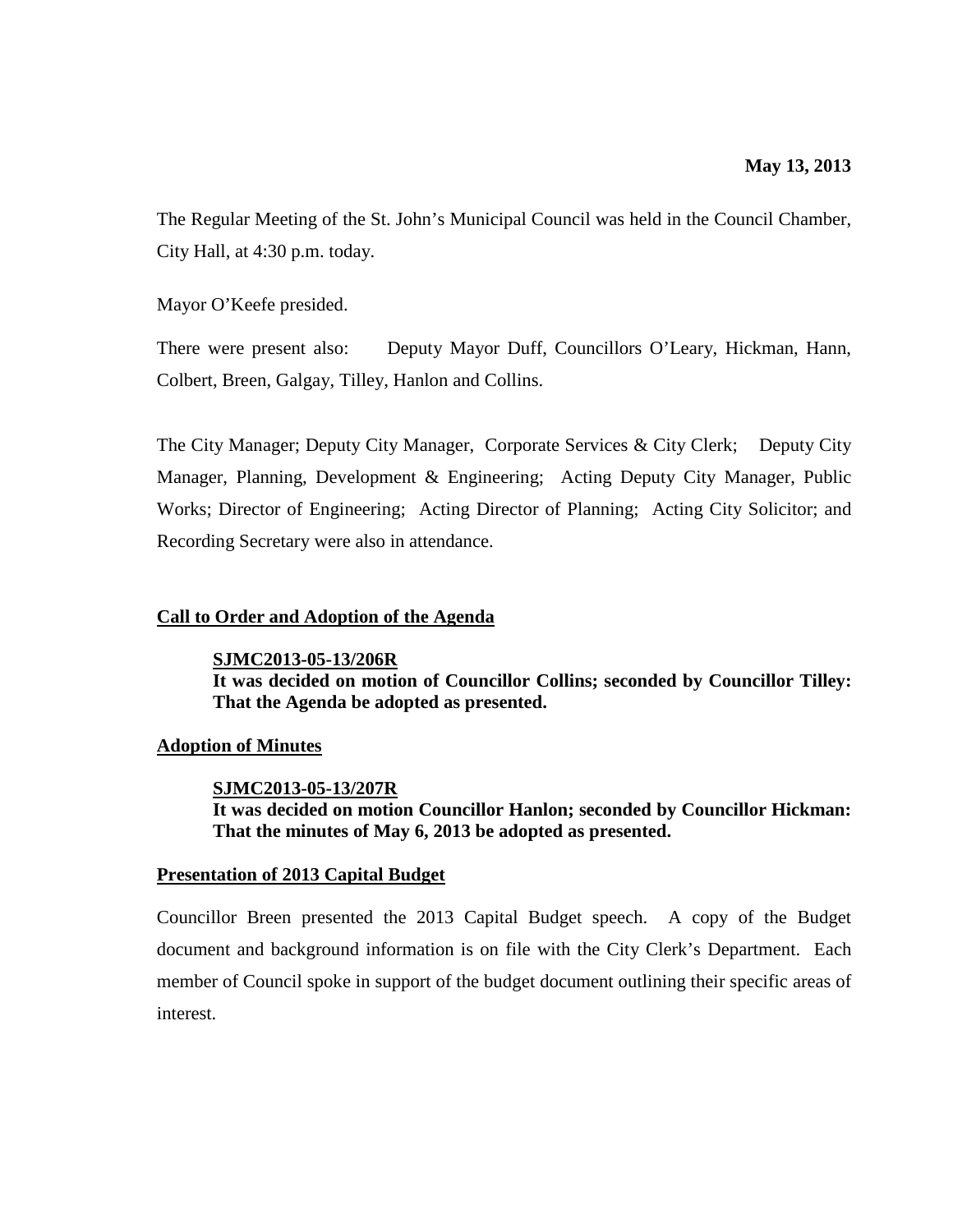## **SJMC2013-05-13/208R**

**It was decided on motion Councillor Breen; seconded by Councillor Galgay that the 2013 Capital Works Budget in the amount of \$270 million be approved.**

## **Proposed Rezonings for Southlands Boulevard Extension, Glencrest (Ward 5)** Applicant: KMK Capital Inc. for 10718 Nfld Inc.

Under business arising, Council considered a memorandum dated May 2, 2013 from the

Acting Director of Planning regarding the above noted.

## **SJMC2013-05-13/209R**

**It was decided on motion Councillor Hann; seconded by Councillor Collins: That Council now approve the attached resolutions for St. John's Development Regulations Amendment Number 569, 2013, St. John's Development Regulations Amendment Number 570, 2013, St. John's Development Regulations Amendment Number 571, 2013 and St. John's Development Regulations Amendment Number 572, 2013. As noted, the effect of these amendments will be to rezone undeveloped land west of the Southlands subdivision from the Comprehensive Development Area – Southlands to the Commercial Regional (CR) Zone (97.09 acres), the Apartment Medium Density (A2) Zone (20.84 acres), the Residential Low Density (R1) Zone (30.99 acres) and the Industrial General (IG) Zone (87.32 acres) for the proposed Glencrest Development. These amendments will then be referred to the Department of Municipal Affairs with the request for Provincial registration.**

# **RESOLUTION ST. JOHN'S DEVELOPMENT REGULATIONS AMENDMENT NUMBER 569, 2013**

**WHEREAS** the City of St. John's wishes to accommodate industrial development on the Trans-Canada Highway and the future Southlands Boulevard Extension, in the future Glencrest development,

**BE IT THEREFORE RESOLVED** that the City of St. John's hereby adopts the following map amendment to the St. John's Development Regulations, in accordance with the Urban and Rural Planning Act:

**Rezone land on the east side of the Trans-Canada Highway, north of Duffett's Road, from the Comprehensive Development Area -Southlands (CDA – Southlands) Zone to the Industrial General (IG) Zone as shown on Map Z-1A attached.**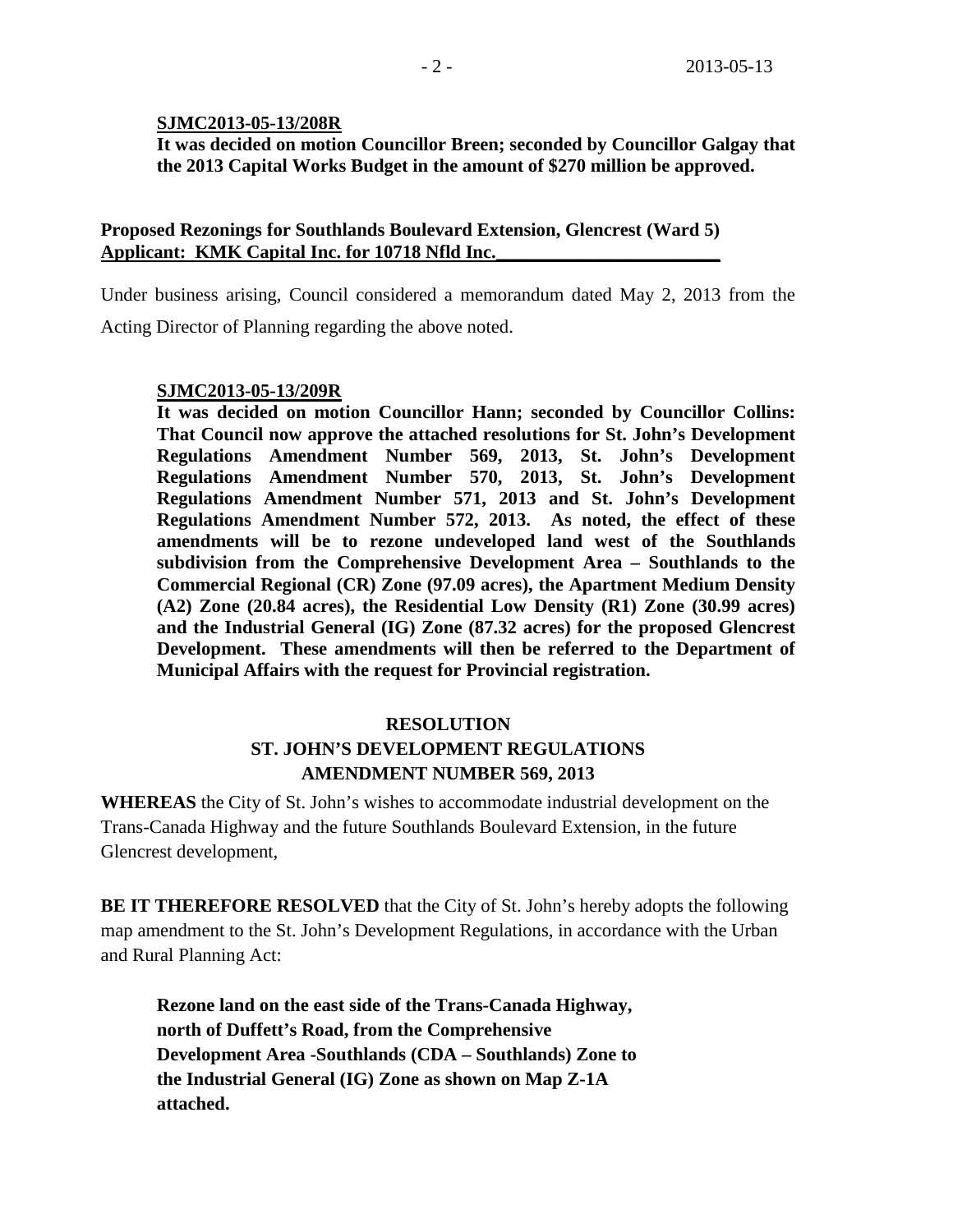**BE IT FURTHER RESOLVED** that the City of St. John's requests the Minister of Municipal Affairs to register the proposed amendment in accordance with the requirements of the Urban and Rural Planning Act, 2000.

**IN WITNESS THEREOF** the Seal of the City of St. John's has been hereunto affixed and this Resolution has been signed by the Mayor and the City Clerk on behalf of Council this

 $13<sup>th</sup>$  day of May, 2013.

| <b>Mayor</b>                   | I hereby certify that this Amendment has been prepared in<br>accordance with the Urban and Rural Planning Act, 2000. |
|--------------------------------|----------------------------------------------------------------------------------------------------------------------|
| <b>City Clerk</b>              |                                                                                                                      |
| <b>Provincial Registration</b> | <b>MCIP</b>                                                                                                          |

| R<br><b>TORBAYMANS POND</b><br><b>MW</b><br><b>CDA-SOUTHLANDSR</b><br>Е<br>R                                                                                                                                                                                                                                                     | <b>A-SOUTHLANDS</b><br><b>DURFERRS RD.</b>                                                                                                                                                                                                     |
|----------------------------------------------------------------------------------------------------------------------------------------------------------------------------------------------------------------------------------------------------------------------------------------------------------------------------------|------------------------------------------------------------------------------------------------------------------------------------------------------------------------------------------------------------------------------------------------|
| <b>CITY OF ST. JOHN'S</b><br><b>DEVELOPMENT REGULATIONS</b><br><b>Amendment No. 569, 2013</b><br>$[Map Z-1A]$<br>AREA PROPOSED TO BE REZONED FROM<br><b>CDA-SOUTHLANDS LAND USE ZONE</b><br>TO INDUSTRIAL GENERAL (IG) LAND USE ZONE<br>Southlands Blvd. Extension and<br><b>Trans-Canada Highway (Glencrest</b><br>Development) | 2013 05 02 SCALE: 1:15000<br>CITY OF ST. JOHN'S<br>DEPARTMENT OF PLANNING,<br><b>DEVELOPMENT &amp; ENGINEERING</b><br>I hereby certify that this amendment<br>has been prepared in accordance with the<br><b>Urban and Rural Planning Act.</b> |
| Mayor                                                                                                                                                                                                                                                                                                                            | M.C.I.P. signature and seal                                                                                                                                                                                                                    |
| <b>City Clerk</b><br><b>Council Adoption</b>                                                                                                                                                                                                                                                                                     | <b>Provincial Registration</b>                                                                                                                                                                                                                 |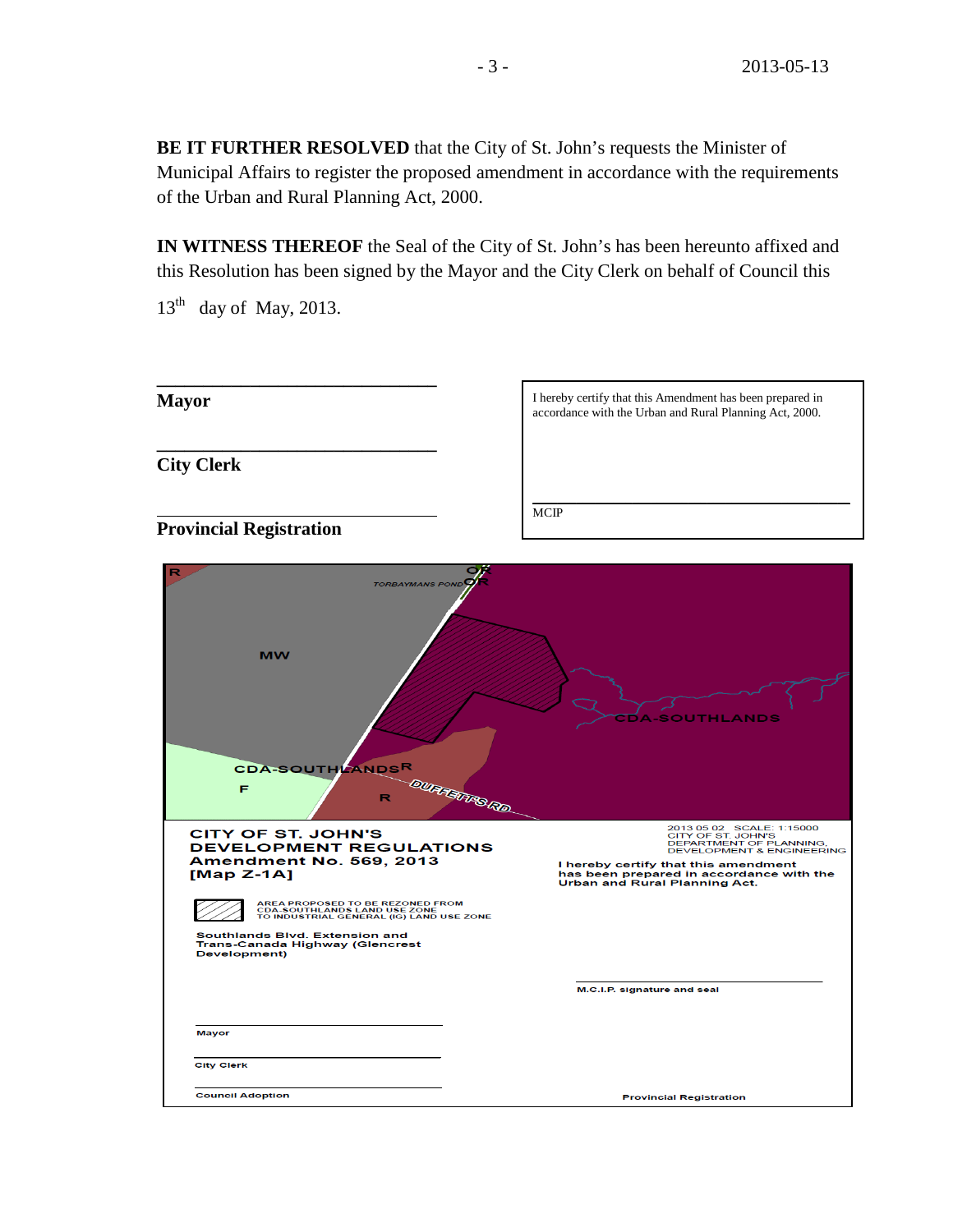# **RESOLUTION ST. JOHN'S DEVELOPMENT REGULATIONS AMENDMENT NUMBER 570, 2013**

**WHEREAS** the City of St. John's wishes to accommodate commercial development along the future Southlands Boulevard Extension, in the future Glencrest development,

**BE IT THEREFORE RESOLVED** that the City of St. John's hereby adopts the following map amendment to the St. John's Development Regulations, in accordance with the Urban and Rural Planning Act:

**Rezone land on the south side of Pitts Memorial Drive, west of the Southlands development, from the Comprehensive Development Area -Southlands (CDA – Southlands) Zone to the Commercial Regional (CR) Zone as shown on Map Z-1A attached.**

**BE IT FURTHER RESOLVED** that the City of St. John's requests the Minister of Municipal Affairs to register the proposed amendment in accordance with the requirements of the Urban and Rural Planning Act, 2000.

**IN WITNESS THEREOF** the Seal of the City of St. John's has been hereunto affixed and this Resolution has been signed by the Mayor and the City Clerk on behalf of Council this

 $13<sup>th</sup>$  day of May, 2013.

**\_\_\_\_\_\_\_\_\_\_\_\_\_\_\_\_\_\_\_\_\_\_\_\_\_\_\_\_\_\_**

**\_\_\_\_\_\_\_\_\_\_\_\_\_\_\_\_\_\_\_\_\_\_\_\_\_\_\_\_\_\_** 

| davor<br>IVI |
|--------------|
|--------------|

**City Clerk**

I hereby certify that this Amendment has been prepared in accordance with the Urban and Rural Planning Act, 2000.

\_\_\_\_\_\_\_\_\_\_\_\_\_\_\_\_\_\_\_\_\_\_\_\_\_\_\_\_\_\_\_\_\_\_\_\_\_\_\_\_\_\_\_\_\_\_\_\_\_\_\_ **MCIP** 

**Provincial Registration**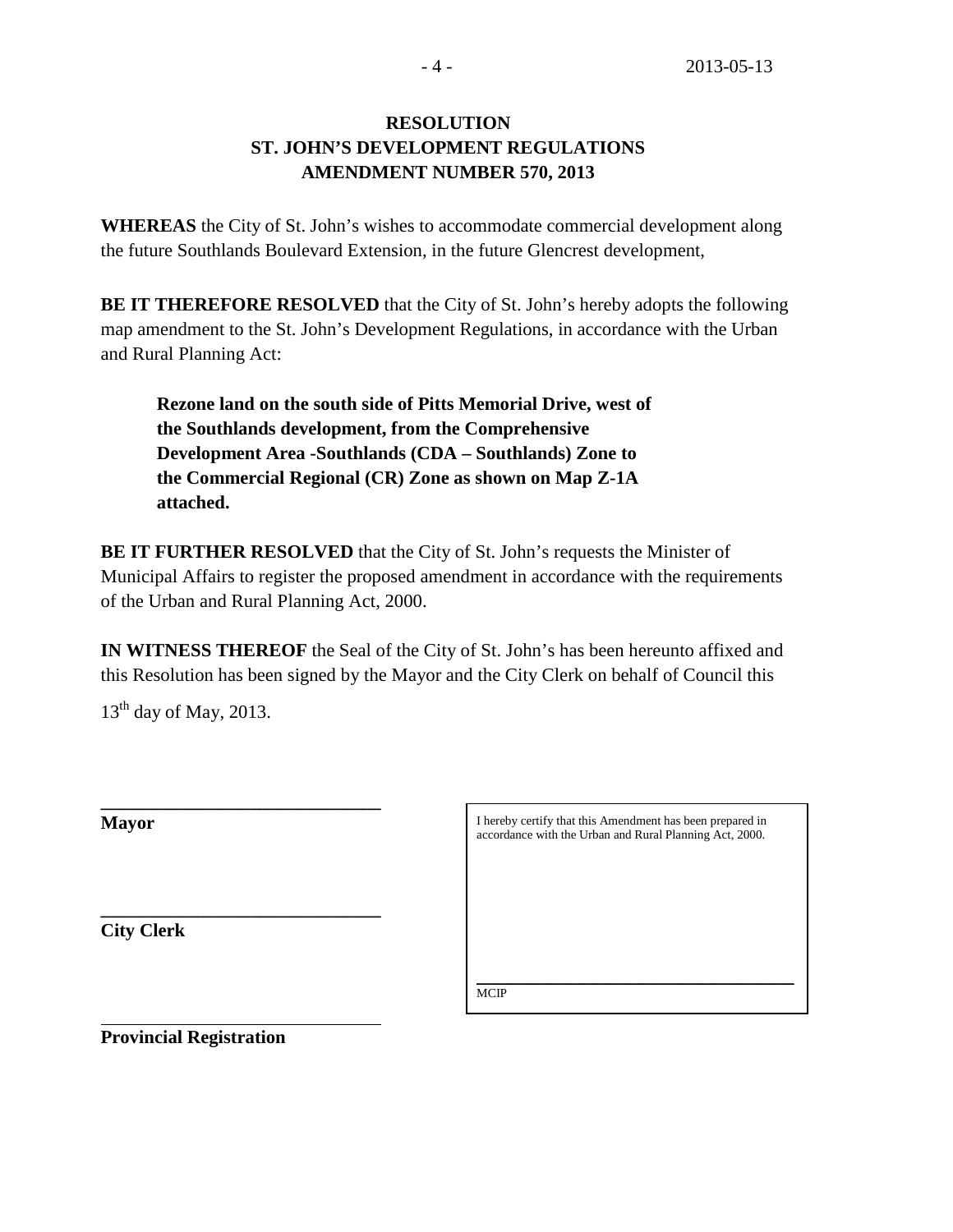| <b>PILLS MEMORIAL DR</b><br><b>CDA-SOUTHLANDS</b>                                                                                               | R <sub>1</sub><br>O<br><b>INST</b><br>$\circ$<br>R <sub>1</sub><br><b>INST</b><br>o<br>CN <sub>R2</sub><br>R <sub>1</sub><br>R <sub>2</sub>                                                                                             |
|-------------------------------------------------------------------------------------------------------------------------------------------------|-----------------------------------------------------------------------------------------------------------------------------------------------------------------------------------------------------------------------------------------|
| <b>CITY OF ST. JOHN'S</b><br><b>DEVELOPMENT REGULATIONS</b><br><b>Amendment No. 570, 2013</b><br>[Map Z-1A]<br>AREA PROPOSED TO BE REZONED FROM | 2013 05 02 SCALE: 1:12500<br>CITY OF ST. JOHN'S<br>DEPARTMENT OF PLANNING,<br><b>DEVELOPMENT &amp; ENGINEERING</b><br>I hereby certify that this amendment<br>has been prepared in accordance with the<br>Urban and Rural Planning Act. |
| CDA-SOUTHLANDS LAND USE ZONE TO<br>COMMERCIAL REGIONAL (CR) LAND USE ZONE<br>Southlands Blvd. Extension<br>(Glencrest Development)              |                                                                                                                                                                                                                                         |
|                                                                                                                                                 | M.C.I.P. signature and seal                                                                                                                                                                                                             |
| Mayor                                                                                                                                           |                                                                                                                                                                                                                                         |
| <b>City Clerk</b>                                                                                                                               |                                                                                                                                                                                                                                         |
| <b>Council Adoption</b>                                                                                                                         | <b>Provincial Registration</b>                                                                                                                                                                                                          |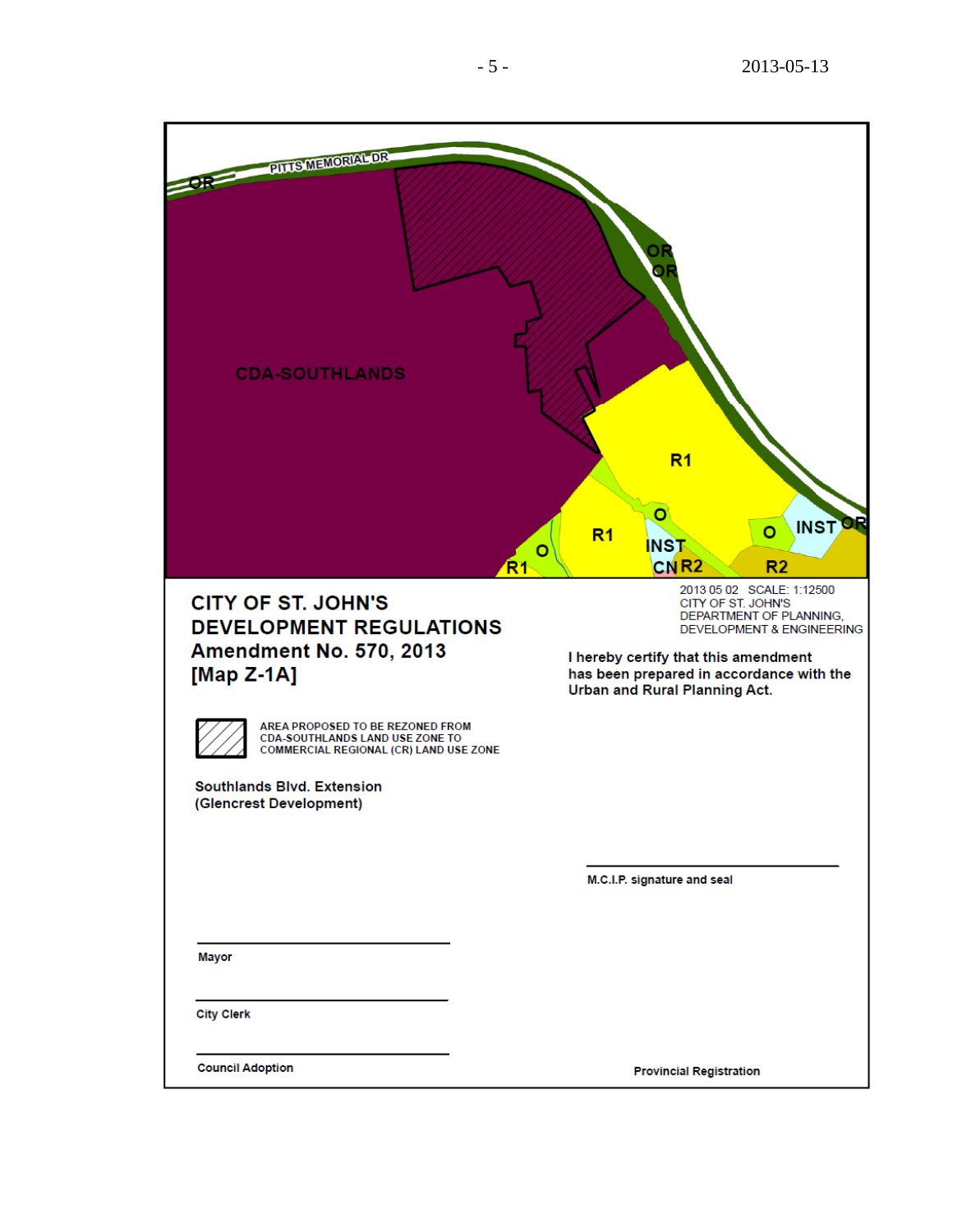# **RESOLUTION ST. JOHN'S DEVELOPMENT REGULATIONS AMENDMENT NUMBER 571, 2013**

**WHEREAS** the City of St. John's wishes to accommodate residential development along the future Southlands Boulevard Extension, in the future Glencrest development,

**BE IT THEREFORE RESOLVED** that the City of St. John's hereby adopts the following map amendment to the St. John's Development Regulations, in accordance with the Urban and Rural Planning Act:

**Rezone land west of the Southlands development from the Comprehensive Development Area -Southlands (CDA – Southlands) Zone to the Residential Low Density (R1) Zone as shown on Map Z-1A attached.**

**BE IT FURTHER RESOLVED** that the City of St. John's requests the Minister of Municipal Affairs to register the proposed amendment in accordance with the requirements of the Urban and Rural Planning Act, 2000.

**IN WITNESS THEREOF** the Seal of the City of St. John's has been hereunto affixed and this Resolution has been signed by the Mayor and the City Clerk on behalf of Council this

 $13<sup>th</sup>$  day of May, 2013.

| Mayor             |  |  |
|-------------------|--|--|
|                   |  |  |
|                   |  |  |
| <b>City Clerk</b> |  |  |

I hereby certify that this Amendment has been prepared in accordance with the Urban and Rural Planning Act, 2000.

\_\_\_\_\_\_\_\_\_\_\_\_\_\_\_\_\_\_\_\_\_\_\_\_\_\_\_\_\_\_\_\_\_\_\_\_\_\_\_\_\_\_\_\_\_\_\_\_\_\_\_ MCIP

**Provincial Registration**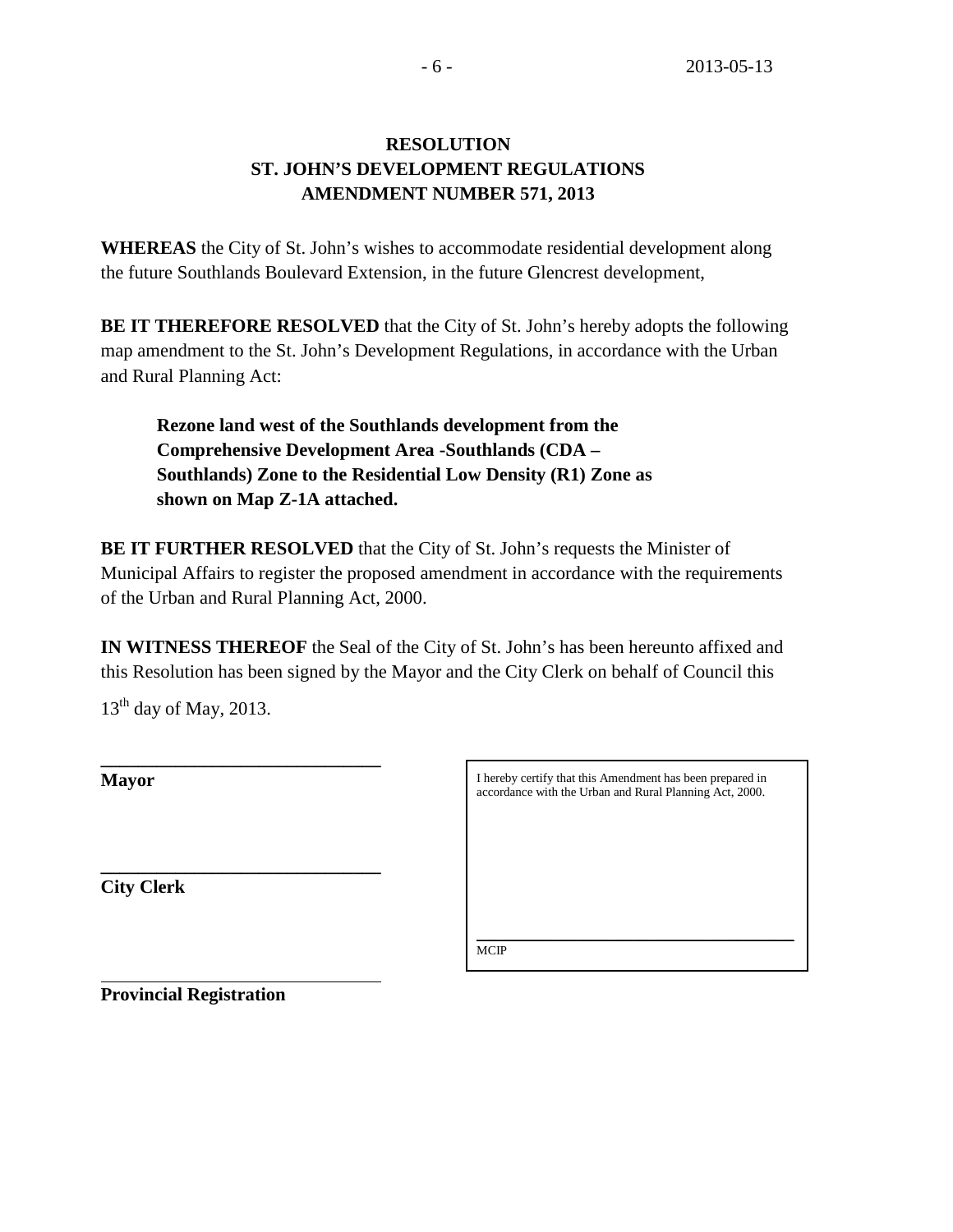| PITTS MEMORIAL DR.<br><b>CDA-SOUTHLANDS</b>                                                                                                                                                                                                                                                      | RUILLA<br>R<br>R <sub>1</sub><br><b>INST</b><br>Ō<br><b>INST</b><br>R <sub>1</sub><br>CN<br>R <sub>2</sub><br>R <sub>2</sub><br>R <sub>1</sub><br><b>INST</b><br>o<br>R <sub>1</sub><br>R1                                              |
|--------------------------------------------------------------------------------------------------------------------------------------------------------------------------------------------------------------------------------------------------------------------------------------------------|-----------------------------------------------------------------------------------------------------------------------------------------------------------------------------------------------------------------------------------------|
| <b>CITY OF ST. JOHN'S</b><br><b>DEVELOPMENT REGULATIONS</b><br><b>Amendment No. 571, 2013</b><br>[Map Z-1A]<br>AREA PROPOSED TO BE REZONED FROM<br>CDA-SOUTHLANDS LAND USE ZONE TO<br>RESIDENTIAL LOW DENSITY (R1) LAND USE ZONE<br><b>Southlands Blvd. Extension</b><br>(Glencrest Development) | 2013 05 02 SCALE: 1:15000<br>CITY OF ST. JOHN'S<br>DEPARTMENT OF PLANNING,<br><b>DEVELOPMENT &amp; ENGINEERING</b><br>I hereby certify that this amendment<br>has been prepared in accordance with the<br>Urban and Rural Planning Act. |
|                                                                                                                                                                                                                                                                                                  | M.C.I.P. signature and seal                                                                                                                                                                                                             |
| Mayor                                                                                                                                                                                                                                                                                            |                                                                                                                                                                                                                                         |
| <b>City Clerk</b>                                                                                                                                                                                                                                                                                |                                                                                                                                                                                                                                         |
| <b>Council Adoption</b>                                                                                                                                                                                                                                                                          | <b>Provincial Registration</b>                                                                                                                                                                                                          |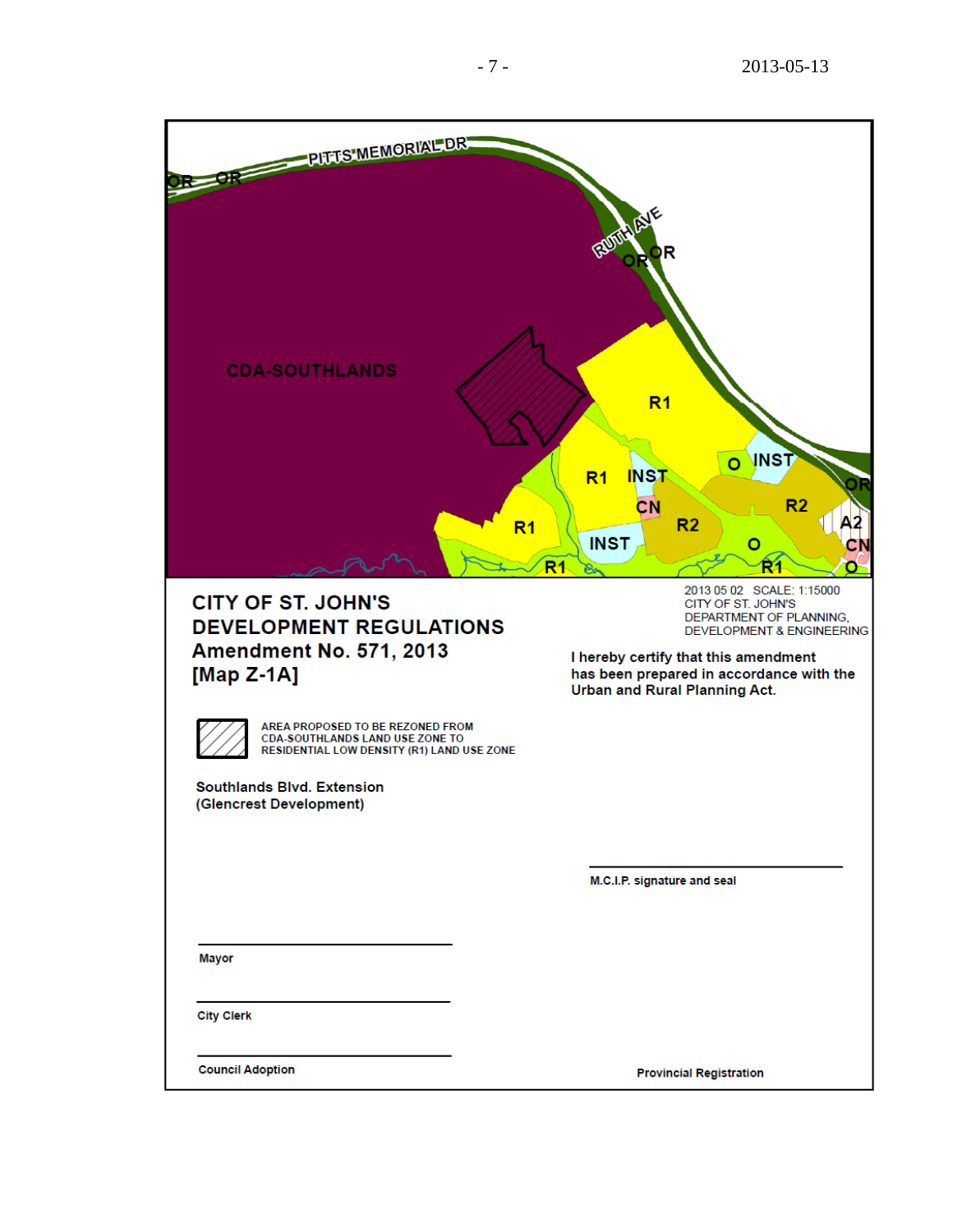# **RESOLUTION ST. JOHN'S DEVELOPMENT REGULATIONS AMENDMENT NUMBER 572, 2013**

**WHEREAS** the City of St. John's wishes to accommodate higher density residential development along the future Southlands Boulevard Extension, in the future Glencrest development,

**BE IT THEREFORE RESOLVED** that the City of St. John's hereby adopts the following map amendment to the St. John's Development Regulations, in accordance with the Urban and Rural Planning Act:

**Rezone land west of the Southlands development and south of Pitts Memorial Drive from the Comprehensive Development Area -Southlands (CDA – Southlands) Zone to the Apartment Medium Density (A2) Zone as shown on Map Z-1A attached.**

**BE IT FURTHER RESOLVED** that the City of St. John's requests the Minister of Municipal Affairs to register the proposed amendment in accordance with the requirements of the Urban and Rural Planning Act, 2000.

**IN WITNESS THEREOF** the Seal of the City of St. John's has been hereunto affixed and this Resolution has been signed by the Mayor and the City Clerk on behalf of Council this

 $13<sup>th</sup>$  day of May, 2013.

| <b>Mayor</b>      | I here<br>accor |
|-------------------|-----------------|
|                   |                 |
|                   |                 |
| <b>City Clerk</b> |                 |

they certify that this Amendment has been prepared in dance with the Urban and Rural Planning Act, 2000.

\_\_\_\_\_\_\_\_\_\_\_\_\_\_\_\_\_\_\_\_\_\_\_\_\_\_\_\_\_\_\_\_\_\_\_\_\_\_\_\_\_\_\_\_\_\_\_\_\_\_\_

**MCIP** 

**Provincial Registration**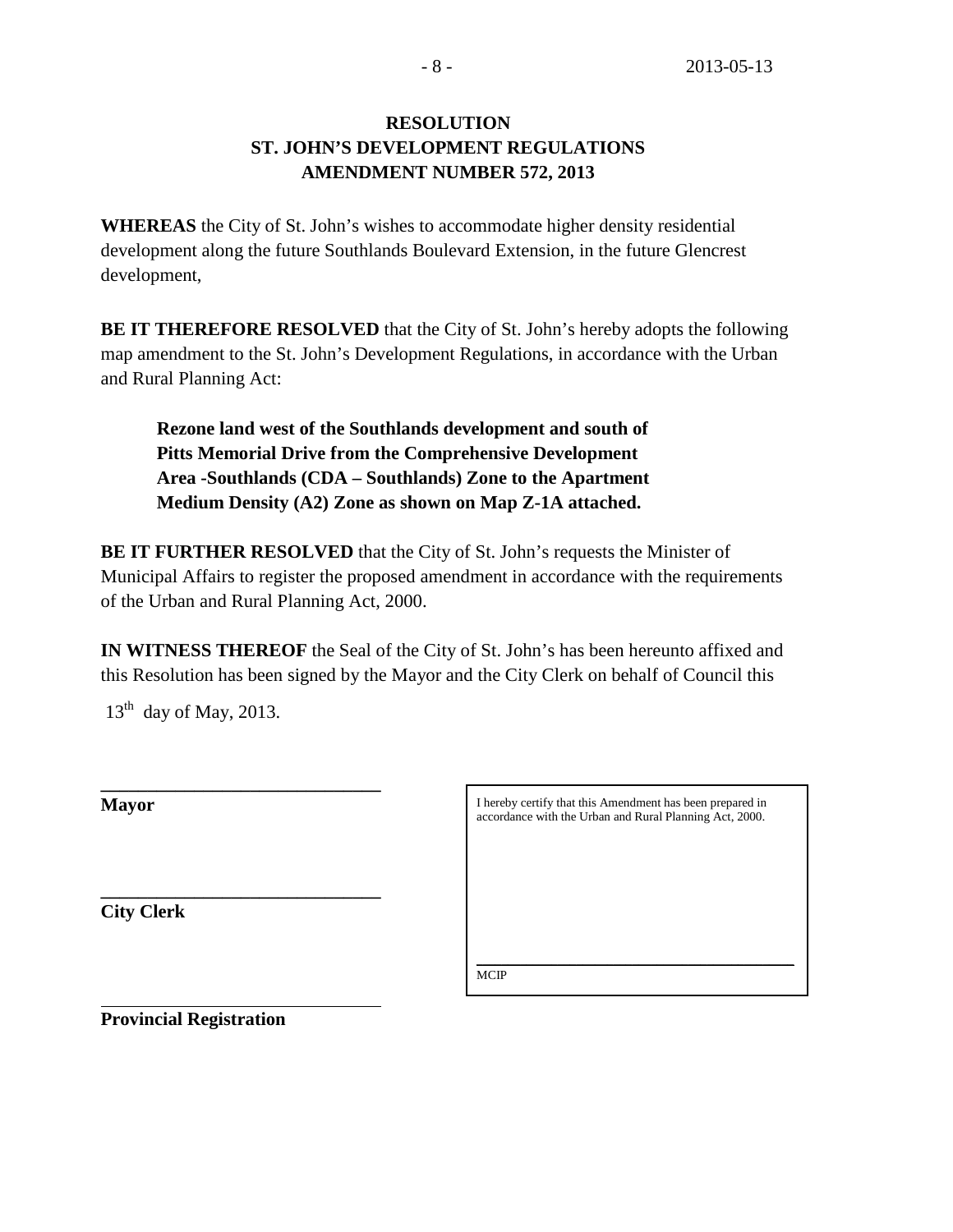| <b>CDA-SOUTHLANDS</b>                                                                                                                                                                                                                                                                                       | <b>RUDITIEVE</b><br><b>CONSTRUCTION OF PROPERTY</b><br>R <sub>1</sub>                                                                                                                                                                   |
|-------------------------------------------------------------------------------------------------------------------------------------------------------------------------------------------------------------------------------------------------------------------------------------------------------------|-----------------------------------------------------------------------------------------------------------------------------------------------------------------------------------------------------------------------------------------|
|                                                                                                                                                                                                                                                                                                             | O<br>R <sub>1</sub><br><b>INST</b><br><b>INST</b><br>o                                                                                                                                                                                  |
| <b>CITY OF ST. JOHN'S</b><br><b>DEVELOPMENT REGULATIONS</b><br><b>Amendment No. 572, 2013</b><br>[Map $Z-1A$ ]<br>AREA PROPOSED TO BE REZONED FROM<br><b>CDA-SOUTHLANDS LAND USE ZONE TO</b><br>APARTMENT MEDIUM DENSITY (A2) LAND USE ZONE<br><b>Southlands Blvd. Extension</b><br>(Glencrest Development) | 2013 05 02 SCALE: 1:10000<br>CITY OF ST. JOHN'S<br>DEPARTMENT OF PLANNING,<br><b>DEVELOPMENT &amp; ENGINEERING</b><br>I hereby certify that this amendment<br>has been prepared in accordance with the<br>Urban and Rural Planning Act. |
|                                                                                                                                                                                                                                                                                                             | M.C.I.P. signature and seal                                                                                                                                                                                                             |
|                                                                                                                                                                                                                                                                                                             |                                                                                                                                                                                                                                         |
| <b>Mayor</b>                                                                                                                                                                                                                                                                                                |                                                                                                                                                                                                                                         |
| <b>City Clerk</b>                                                                                                                                                                                                                                                                                           |                                                                                                                                                                                                                                         |
| <b>Council Adoption</b>                                                                                                                                                                                                                                                                                     | <b>Provincial Registration</b>                                                                                                                                                                                                          |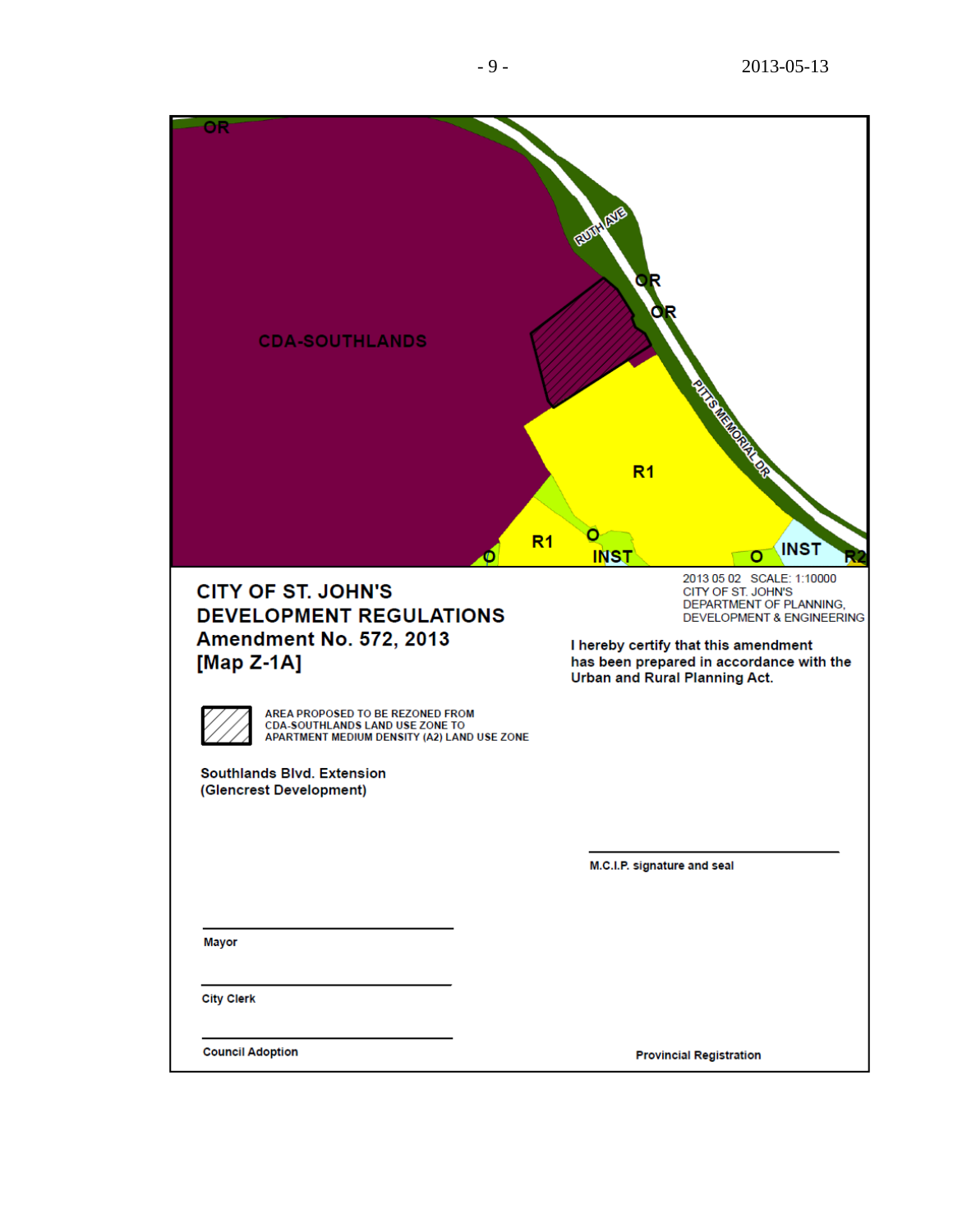## **Application to Allow Building Height of 16 Storeys 50 Tiffany Lane – Tiffany Village Stage 2 (Ward 4)** Applicant: **KMK Properties Inc.**

Under business arising, Council considered a memorandum dated May 8, 2013 from the Acting Director of Planning regarding the above noted.

## **SJMC2013-05-13/210R**

**It was decided on motion Councillor Hanlon; seconded by Councillor Tilley: That Council adopt the attached resolutions for the St. John's Municipal Plan Amendment Number 112, 2013 and the St. John's Development Regulations Amendment Number 562, 2013. The effect of these amendments if ultimately approved by Council would be to increase the maximum building height from 10 storeys to 16 storeys, through site-specific amendments for 50 Tiffany Lane only. Further, that Council appoints Mr. Wayne Thistle, Q.C. as the commissioner to conduct a public hearing on the noted amendments. The proposed date for the public hearing is Tuesday, June 4, 2013 at 7:00 pm at St. John's City Hall.**

## **RESOLUTION ST. JOHN'S DEVELOPMENT REGULATIONS AMENDMENT NUMBER 562, 2013**

**WHEREAS** the City of St. John's wishes to allow the construction of a two Senior Citizens Condominium Apartment Buildings having a height of 16 storeys on property located at 50 Tiffany Lane ("Tiffany Village").

**BE IT THEREFORE RESOLVED** that the City of St. John's hereby adopts the following text amendment to the St. John's Development Regulations in accordance with the provisions of the Urban and Rural Planning Act.

**Amend Section 10.32.3(e) [INSTITUTIONAL ZONE – Zone Requirements – Building Height (maximum)] by deleting the existing and replacing it with the following:**

**"3 storeys (Subject to a Land Use Assessment Report, may be increased to 10 storeys; and for property located at 50 Tiffany Lane ("Tiffany Village"), may be increased to 16 storeys."**

**BE IT FURTHER RESOLVED** that the City of St. John's requests the Minister of Municipal Affairs to register the proposed amendment in accordance with the requirements of the Urban and Rural Planning Act, 2000.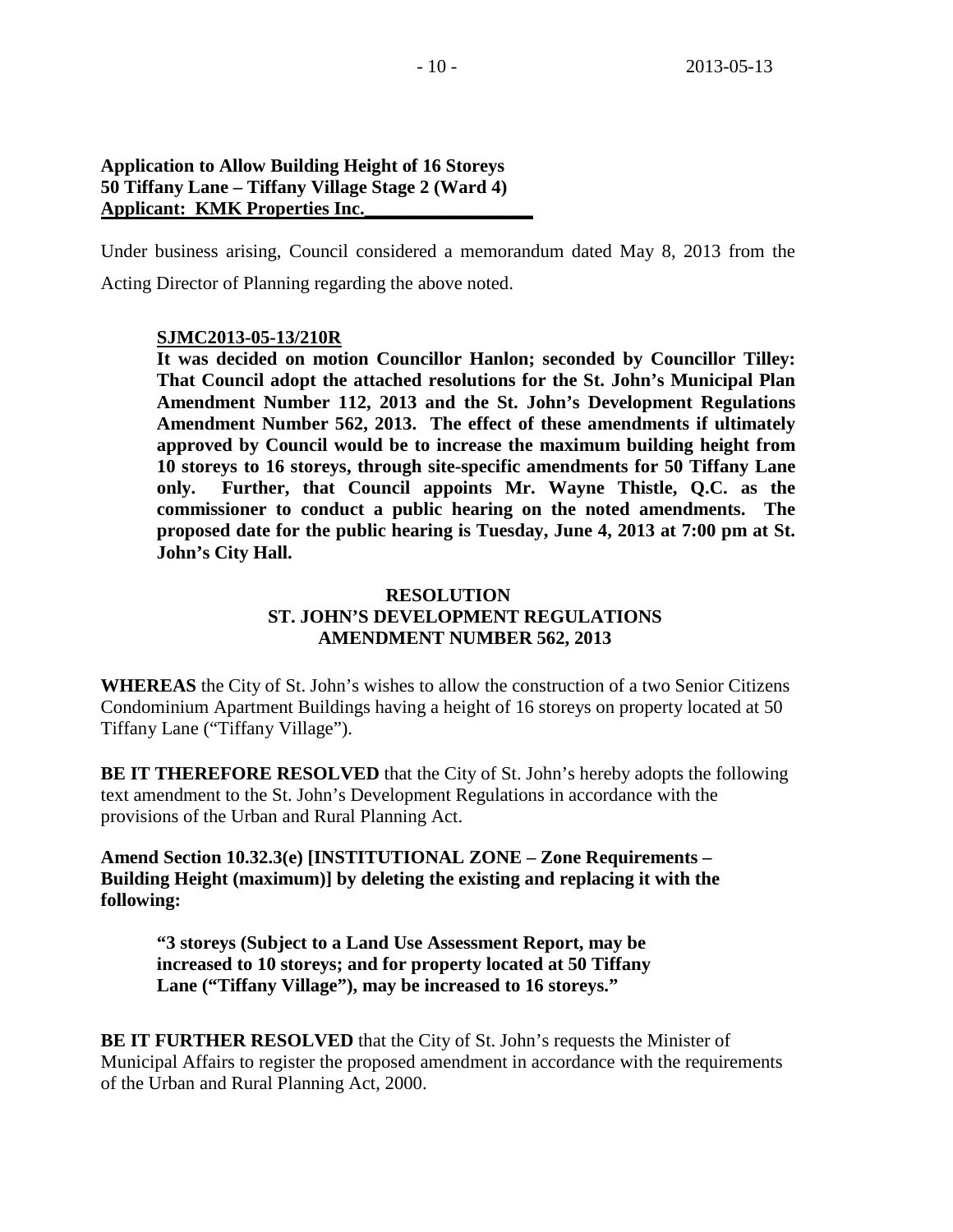**IN WITNESS THEREOF** the Seal of the City of St. John's has been hereunto affixed and this Resolution has been signed by the Mayor and the City Clerk on behalf of Council this 13th day of May, **2013**.

**Mayor**

**City Clerk**

I hereby certify that this Amendment has been prepared in accordance with the Urban and Rural Planning Act, 2000.

\_\_\_\_\_\_\_\_\_\_\_\_\_\_\_\_\_\_\_\_\_\_\_\_\_\_\_\_\_\_\_\_\_\_\_\_\_\_\_\_\_\_\_\_\_\_\_\_\_\_\_

**Provincial Registration**

**\_\_\_\_\_\_\_\_\_\_\_\_\_\_\_\_\_\_\_\_\_\_\_\_\_\_\_\_\_\_**

**\_\_\_\_\_\_\_\_\_\_\_\_\_\_\_\_\_\_\_\_\_\_\_\_\_\_\_\_\_\_** 

# **RESOLUTION ST. JOHN'S MUNICIPAL PLAN AMENDMENT NUMBER 112, 2013**

**MCIP** 

**WHEREAS** the City of St. John's wishes to allow the construction of a two Senior Citizens Condominium Apartment Buildings having a height of 16 storeys on property located at 50 Tiffany Lane ("Tiffany Village").

**BE IT THEREFORE RESOLVED** that the City of St. John's hereby adopts the following text amendment to the St. John's Municipal Plan in accordance with the provisions of the Urban and Rural Planning Act.

**Amend Part III, Section 5.3.1. [LAND USE DISTRICT POLICIES INSTITUTIONAL DISTRICT – Building Height] by deleting the existing and replacing it with the following:**

**"Building heights in this District are limited to three storeys. Subject to a Land Use Assessment Report, zones may be permitted allowing building heights up to10 storeys or a maximum Floor Area Ratio of 2.0; however, for property located at 50 Tiffany Lane ("Tiffany Village"), building height may be increased to 16 storeys."**

**BE IT FURTHER RESOLVED** that the City of St. John's requests the Minister of Municipal Affairs to register the proposed amendment in accordance with the requirements of the Urban and Rural Planning Act, 2000.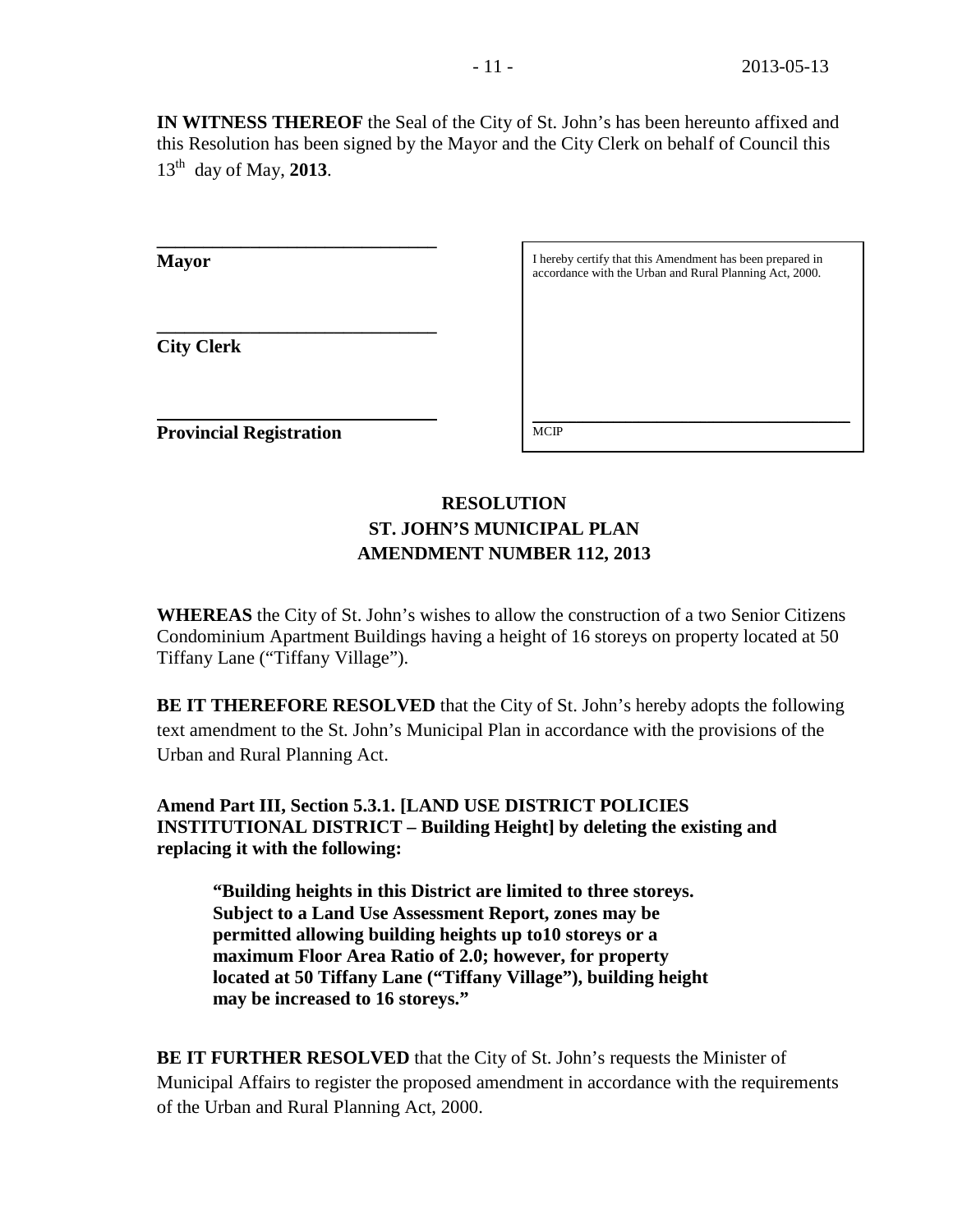**IN WITNESS THEREOF** the Seal of the City of St. John's has been hereunto affixed and this Resolution has been signed by the Mayor and the City Clerk on behalf of Council this 13th day of May, **2013**.

**Mayor**

**City Clerk**

**Provincial Registration**

**\_\_\_\_\_\_\_\_\_\_\_\_\_\_\_\_\_\_\_\_\_\_\_\_\_\_\_\_\_\_**

**\_\_\_\_\_\_\_\_\_\_\_\_\_\_\_\_\_\_\_\_\_\_\_\_\_\_\_\_\_\_** 

I hereby certify that this Amendment has been prepared in accordance with the Urban and Rural Planning Act, 2000.

\_\_\_\_\_\_\_\_\_\_\_\_\_\_\_\_\_\_\_\_\_\_\_\_\_\_\_\_\_\_\_\_\_\_\_\_\_\_\_\_\_\_\_\_\_\_\_\_\_\_\_ MCIP

## **Parks and Recreation Standing Committee Report of April 30, 2013**

Council considered the following Parks and Recreation Standing Committee Report of April 30, 2013:

| In Attendance:                                   | Councillor Frank Galgay, Chairperson                             |  |
|--------------------------------------------------|------------------------------------------------------------------|--|
|                                                  | Deputy Mayor Shannie Duff                                        |  |
|                                                  | <b>Councillor Danny Breen</b>                                    |  |
|                                                  | <b>Councillor Wally Collins</b>                                  |  |
| <b>Councillor Bruce Tilley</b>                   |                                                                  |  |
|                                                  | Councillor Tom Hann                                              |  |
|                                                  | Jill Brewer, Deputy City Manager of Community Services           |  |
| Paul Mackey, Deputy City Manager of Public Works |                                                                  |  |
|                                                  | Bob Bishop, Deputy City Manager of Financial Services            |  |
|                                                  | Dave Blackmore, Deputy City Manager of Planning, Development &   |  |
|                                                  | Engineering                                                      |  |
|                                                  | Heather Hickman, Manager of Community Development                |  |
|                                                  | Carla Lawrence, Manager of Sport & Communications                |  |
|                                                  | Tanya Haywood, Manager of Facilities Division                    |  |
|                                                  | Brian Head, Manager of Parks & Open Spaces                       |  |
|                                                  | Annette Oldford, Program Supervisor of Family & Leisure Services |  |
|                                                  | Karen Chafe, Recording Secretary                                 |  |

## **1. Johnson Geo-Vista Park Proposal**

Mr. Paul Johnson of the Johnson Family Foundation was present, along with Judy Rudofsky and Addison Bown of the Grand Concourse Authority. The purpose of their meeting was to discuss their proposal to combine GEO and Vista Parks and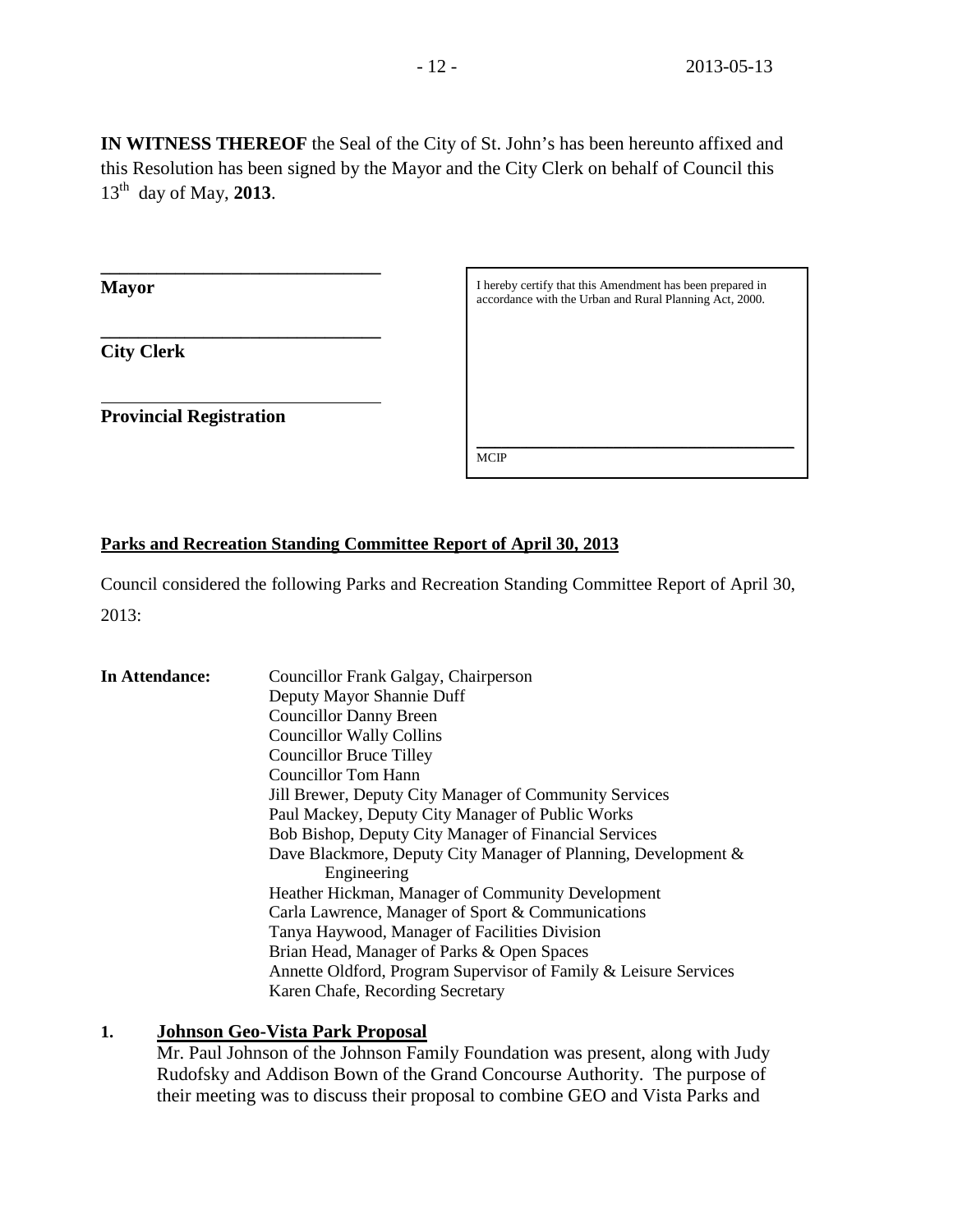rename them the Johnson Geo-Vista Park. A number of issues of mutual concern regarding shared property between the City, the Grand Concourse and the Johnson Family Foundation were discussed.

Given the numerous issues raised during the meeting, including the Geo Vista Park and the Military Promenade, it was agreed that these matters be referred back to the Department of Public Works & for review and investigation.

### **2. Chafe's Lane and Huck Williams Park - Proposed Concept Plan**

Councillor Collins relayed constituents' concerns about the need to upgrade the Huck Williams Park situated on Chafe's Lane, noting the various demands for recreational facilities, a tot lot and upgrading of washrooms in that area. Prior to expending funds, it was suggested that a concept plan be developed which would ascertain and best facilitate the needs of the area. The boundary of the area has been identified by staff. They will refer to the Recreation & Parks Master Plan to guide the development of a concept plan which will be reviewed by the Committee prior to further action being taken.

**The Committee on motion of Councillor Collins; seconded by Councillor Tilley: recommends that staff develop a recreational concept plan for the Huck Williams/Chafe's Lane area.** 

### **3. Proposed Request to Rebuild Rotary Sunshine Park Chalet**

The St. John's Rotary Club has requested that the City give consideration to a cost-shared venture to rebuild the Rotary Sunshine Park Chalet in an effort to increase programming opportunities. A general estimate (without a preliminary concept design) to rebuild based on the existing 5000 square foot facility is \$1.5 - \$2 million.

**The Committee recommends that based on the existing capital projects underway and the fact that the Rotary Sunshine Park Chalet is currently meeting the City's programming needs, rebuilding the Rotary Sunshine Park Chalet at this time would be considered a low to medium priority by the Community Services Department. It is recommended that the City investigate other contribution opportunities for the St. John's Rotary Club.**

**Councillor Frank Galgay Chairperson**

### **SJMC2013-05-13/211R**

**It was decided on motion Councillor Galgay; seconded by Councillor Collins: That the Parks and Recreation Standing Committee Report of April 30, 2013 be adopted.** 

### **Development Committee Report of May 7, 2013**

Council considered the following Development Committee report of May 7, 2013: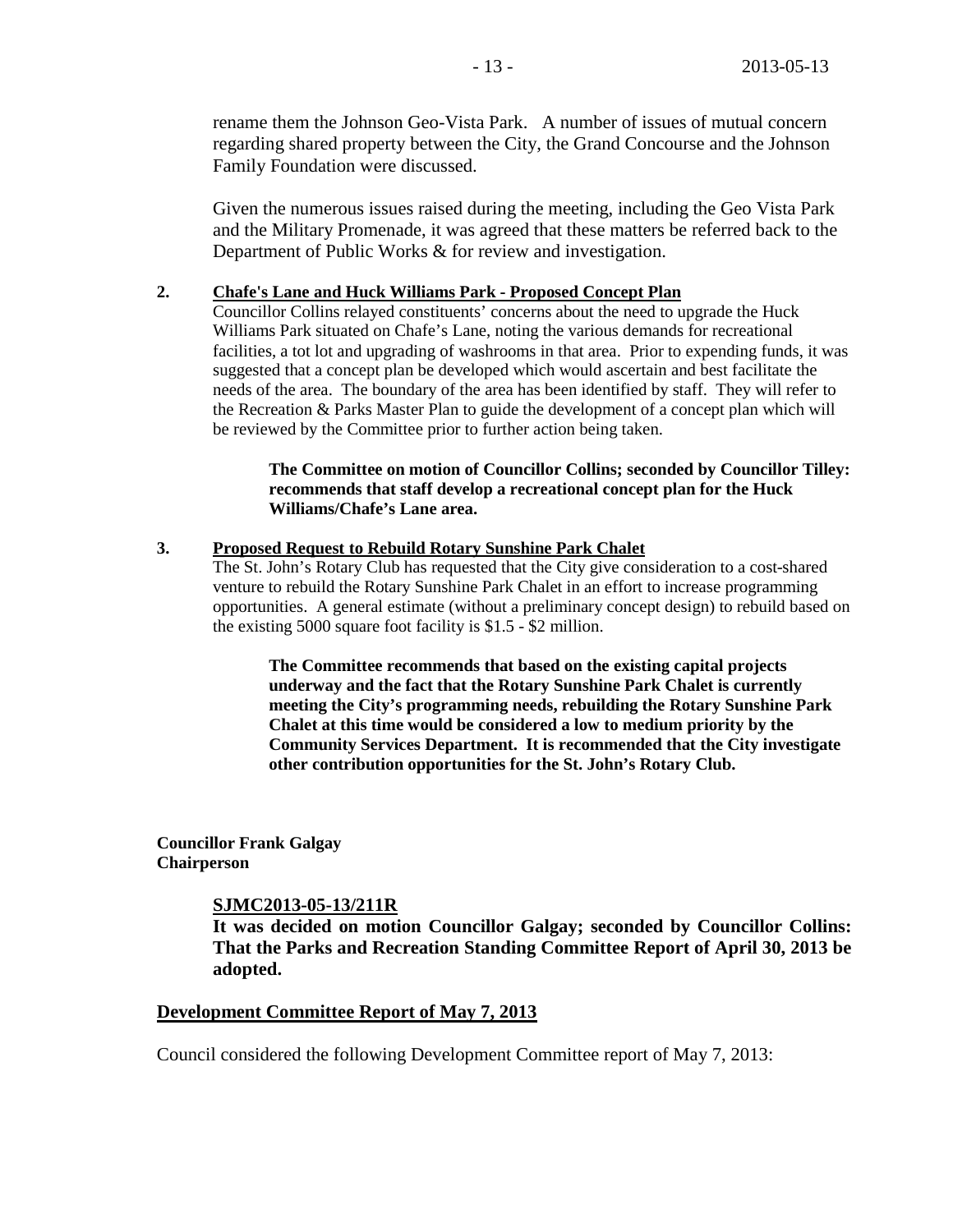## **1. Approval in Principle for Proposed 6-Townhouse Development Applicant: RDG Holdings Limited Nunnery Hill / Holloway Street Residential Downtown (RD) Zone (Ward 2)**

## **Recommendation:**

Council grant an Approval-in-Principle for the development, subject to the following conditions:

- 1) Compliance with the requirements of the Departments of Planning and Engineering;
- 2) The required Building Permits must be obtained from the City prior to the commencement of any development;
- 3) A legal access agreement / arrangement between the units is required to ensure access to all of the garages at all times, that is satisfactory to our Legal Department;
- 4) Houses are not to have steps, etc. encroaching into City Property;
- 5) Parking on Nunnery Hill is not permitted.

WATILA

Robert F. Smart City Manager Chair – Development Committee

## **SJMC2013-05-13/212R**

## **It was moved by Councillor Hann; seconded by Councillor Breen: That the Development Committee report be adopted as presented.**

Councillor O'Leary requested that the matter be deferred pending an opportunity to review more detailed information with respect to the proposed layout of the development for Nunnery Hill/Holloway St., noting concerns about impact on parking in the area.

## **SJMC2013-05-13/213R**

**It was then moved by Councillor O'Leary: seconded by Deputy Mayor Duff: That the Development Committee report be deferred for one week pending the submission of more detailed site plan information and the potential impact on parking in the area.**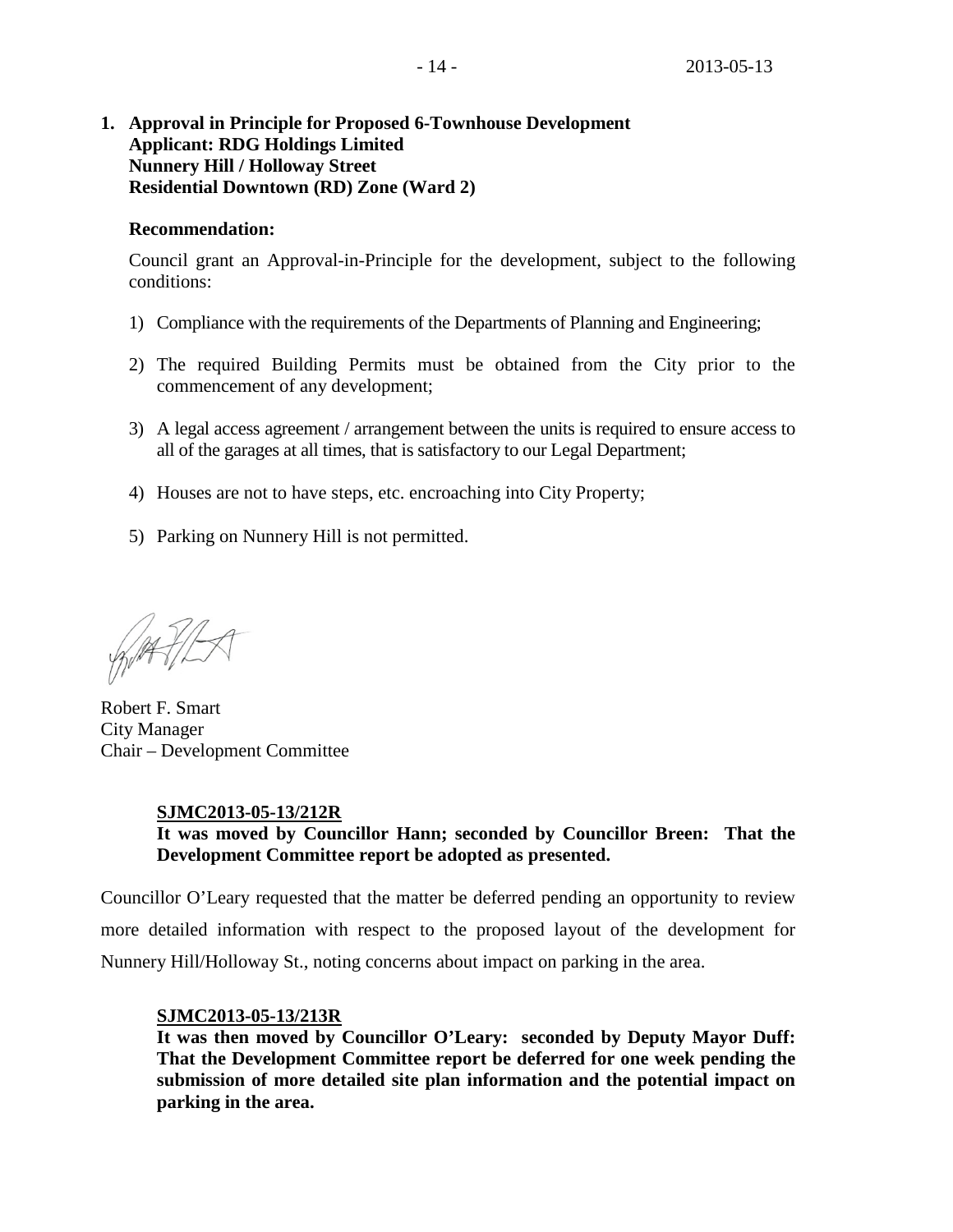## **The motion to defer being put was unanimously carried.**

## **Development Permits**

Council considered as information the following Weekly Development Permits for the period May 3 to May 9, 2013:

## **Building Permits List**

#### **DEVELOPMENT PERMITS LIST DEPARTMENT OF PLANNING FOR THE PERIOD OF May 3, 2013 TO May 9, 2013**

| Code       | Applicant | Application                                          | Location           | Ward | Development<br>Officer's Decision | Date     |
|------------|-----------|------------------------------------------------------|--------------------|------|-----------------------------------|----------|
| <b>COM</b> |           | Home Office -<br><b>Cleaning Business</b>            | 33 Firdale Drive   |      | Approved                          | 13-05-03 |
| <b>RES</b> |           | <b>Building Lot for Single<br/>Detached Dwelling</b> | 99 Montague Street |      | Approved                          | 13-05-03 |
|            |           |                                                      |                    |      |                                   |          |
|            |           |                                                      |                    |      |                                   |          |

| $\star$ | Code Classification:<br>RES - Residential<br>COM - Commercial<br>AG<br>- Agriculture<br>$\overline{0}$<br>- Other                                                                                                         | <b>INST</b><br><b>IND</b> | - Institutional<br>- Industrial |
|---------|---------------------------------------------------------------------------------------------------------------------------------------------------------------------------------------------------------------------------|---------------------------|---------------------------------|
| $***$   | This list is issued for information purposes only. Applicants have been advised in<br>writing of the Development Officer's decision and of their right to appeal any decision<br>to the St. John's Local Board of Appeal. |                           |                                 |

**Gerard Doran Development Officer Department of Planning**

### **SJMC2013-05-13/214R**

**It was decided on motion of Councillor Colbert; seconded by Councillor Tilley: That the recommendation of the Deputy City Manager of Planning, Development & Engineering be approved with respect to the following building permits:**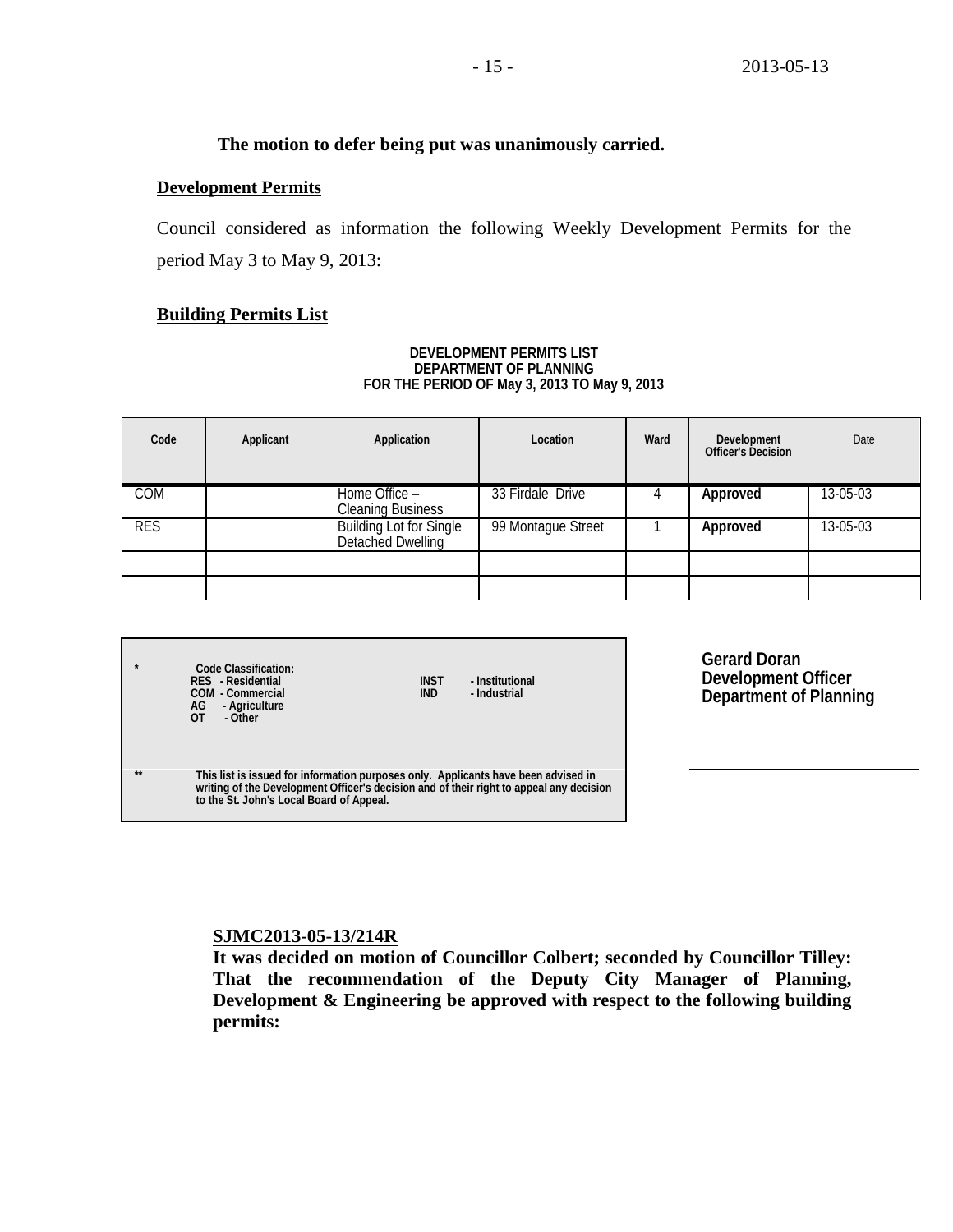# **Building Permits List Council's May 13, 2013 Regular Meeting**

Permits Issued: 2013/05/02 To 2013/05/08

#### **Class: Commercial**

| 303-305 Hamilton Ave           | Co  | Mixed Use               |
|--------------------------------|-----|-------------------------|
| 101 New Gower St               | Nc  | Accessory Building      |
| 101 New Gower St               | Nc. | Accessory Building      |
| 75 Kelsey Dr                   | Sn  | Retail Store            |
| 460 Kenmount Rd                | Ms  | Eating Establishment    |
| 20 Peet St                     | Ms  | Commercial Garage       |
| 644 Topsail Rd                 | Ms  | Service Shop            |
| 391 Topsail Rd                 | Ms  | School                  |
| 336 Water St -Second Cup       | Sn  | Eating Establishment    |
| 450 Water St                   | Rn  | Service Shop            |
| 166 Duckworth St               | Rn  | Retail Store            |
| 235 Water St, Suite 709        | Rn  | Office                  |
| 644 Topsail Rd                 | Rn  | Service Shop            |
| 40 Kelsey Dr Marks W.W.        | Rn  | Retail Store            |
| 324 Paddy's Pond Rd - 4        | Nc  | Transportation Terminal |
| 99 Airport Rd                  | Rn  | Office                  |
| 48 Kenmount Rd1st Fl Washrooms | Rn  | Shopping Centre         |
| 61 Kelsey Dr Rbc Bank          | Rn  | Bank                    |
|                                |     |                         |

This Week \$ 1,042,650.00

#### **Class: Industrial**

This Week  $\zeta$  .00

**Class: Government/Institutional**

| 64 Portugal Cove Rd | Nc Accessory Building     |
|---------------------|---------------------------|
| 21 Merrymeeting Rd  | Admin Bldg/Gov/Non-Profit |

This Week \$ 85,000.00

#### **Class: Residential**

| Single Detached Dwelling<br>16 Glen Abby St - Lot 237<br>Nc<br>Condominium<br>2 Augusta Court - Unit 13<br>Nc<br>Condominium<br>4 Augusta Court - Unit 12<br>Nc<br>16 Bar Haven St<br>Nc<br>Fence<br>26 Bavidge St<br>Accessory Building<br>Nc<br>2 Lotus St<br>Accessory Building<br>Nc<br>42 Chalker Pl<br>Nc<br>Fence<br>9 Cherokee Dr<br>Accessory Building<br>Nc<br>20 Country Grove Pl<br>Accessory Building<br>Nc<br>Accessory Building<br>49 Cypress St<br>Nc<br>Single Detached Dwelling<br>51 Cypress St Lot 127<br>Nc<br>23 Dauntless St<br>Nc<br>Fence<br>Accessory Building<br>21 Densmore's Lane<br>Nc<br>Single Detached & Sub.Apt<br>14 Dunkerry Cres, Lot 283<br>Nc<br>38 Durdle Dr<br>Accessory Building<br>Nc | 10 Aldergrove Pl, Lot 250 | Nc | Accessory Building |
|----------------------------------------------------------------------------------------------------------------------------------------------------------------------------------------------------------------------------------------------------------------------------------------------------------------------------------------------------------------------------------------------------------------------------------------------------------------------------------------------------------------------------------------------------------------------------------------------------------------------------------------------------------------------------------------------------------------------------------|---------------------------|----|--------------------|
|                                                                                                                                                                                                                                                                                                                                                                                                                                                                                                                                                                                                                                                                                                                                  |                           |    |                    |
|                                                                                                                                                                                                                                                                                                                                                                                                                                                                                                                                                                                                                                                                                                                                  |                           |    |                    |
|                                                                                                                                                                                                                                                                                                                                                                                                                                                                                                                                                                                                                                                                                                                                  |                           |    |                    |
|                                                                                                                                                                                                                                                                                                                                                                                                                                                                                                                                                                                                                                                                                                                                  |                           |    |                    |
|                                                                                                                                                                                                                                                                                                                                                                                                                                                                                                                                                                                                                                                                                                                                  |                           |    |                    |
|                                                                                                                                                                                                                                                                                                                                                                                                                                                                                                                                                                                                                                                                                                                                  |                           |    |                    |
|                                                                                                                                                                                                                                                                                                                                                                                                                                                                                                                                                                                                                                                                                                                                  |                           |    |                    |
|                                                                                                                                                                                                                                                                                                                                                                                                                                                                                                                                                                                                                                                                                                                                  |                           |    |                    |
|                                                                                                                                                                                                                                                                                                                                                                                                                                                                                                                                                                                                                                                                                                                                  |                           |    |                    |
|                                                                                                                                                                                                                                                                                                                                                                                                                                                                                                                                                                                                                                                                                                                                  |                           |    |                    |
|                                                                                                                                                                                                                                                                                                                                                                                                                                                                                                                                                                                                                                                                                                                                  |                           |    |                    |
|                                                                                                                                                                                                                                                                                                                                                                                                                                                                                                                                                                                                                                                                                                                                  |                           |    |                    |
|                                                                                                                                                                                                                                                                                                                                                                                                                                                                                                                                                                                                                                                                                                                                  |                           |    |                    |
|                                                                                                                                                                                                                                                                                                                                                                                                                                                                                                                                                                                                                                                                                                                                  |                           |    |                    |
|                                                                                                                                                                                                                                                                                                                                                                                                                                                                                                                                                                                                                                                                                                                                  |                           |    |                    |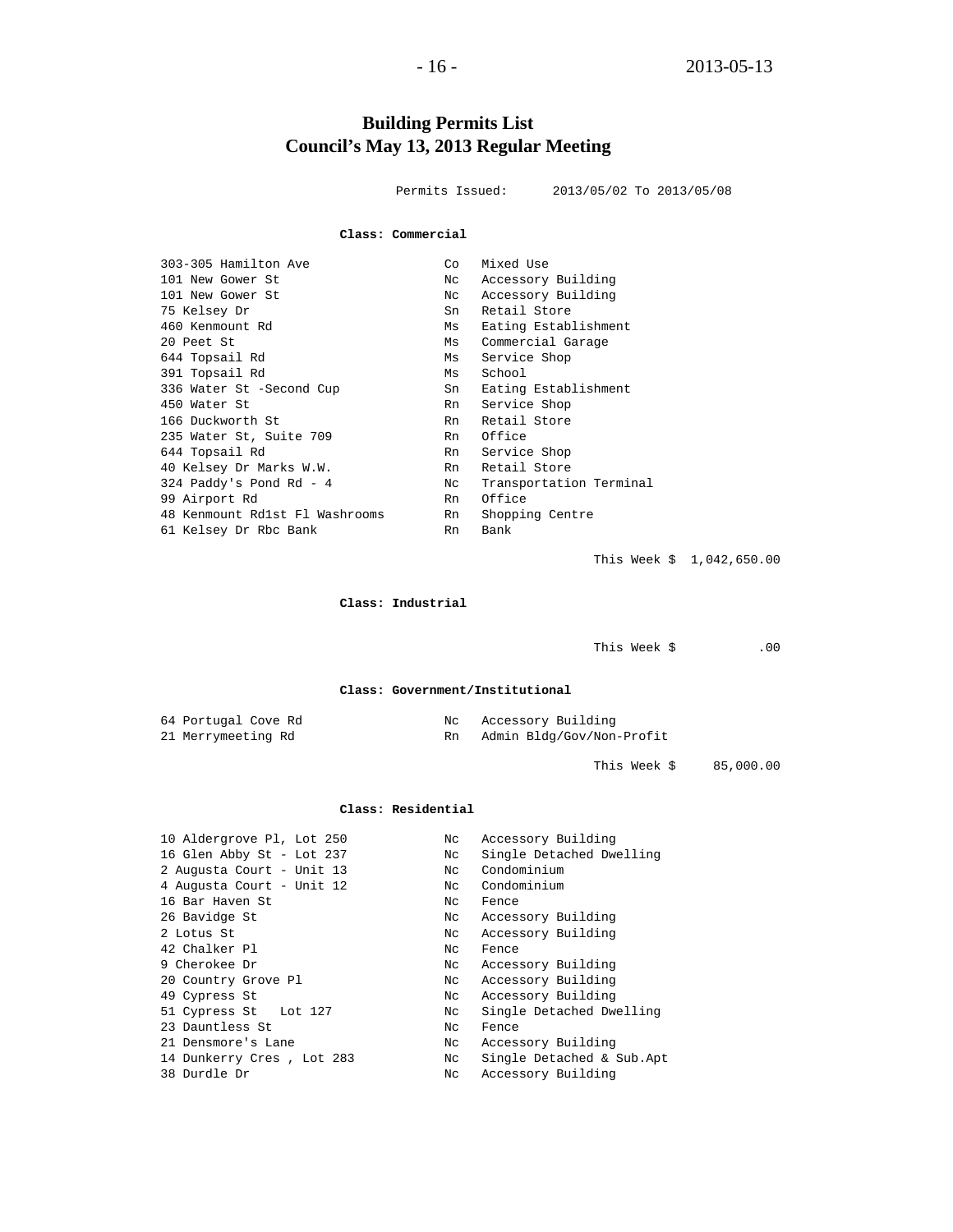73 Francis St North Controller Note Accessory Building 5 Galashiels Pl Nc Fence 70 Glenlonan St Nc Fence 70 Glenlonan St Nc Accessory Building 191 Green Acre Dr<br>193 Green Acre Dr 193 Green Acre Dr Nc Accessory Building<br>
5 Halliday Pl., Lot 8 Nc Single Detached Dw 74 Iceland Pl<br>36 Kenai Cres The Contract Cress Note Access 36 Kenai Cres Nc Accessory Building<br>29 Kincaid St Nc Patio Deck<br>2006 - Accessory Building 29 Kincaid St Nc Patio Deck 94 Lime St<br>110 Logy Bay Rd<br>Nc Fence 110 Logy Bay Rd<br>9 Macbeth Dr 9 Macbeth Dr Nc Accessory Building 6 Marsland Pl Nc Accessory Building 200 New Pennywell Rd North Controller Nc Accessory Building 39 Old Bay Bulls Rd No Nc Swimming Pool 1 Pine Bud Ave Nc Fence 9 Road De Luxe<br>53 Roche St 53 Roche St<br>6 Rodney St<br>19 No Fence 6 Rodney St Nc Fence 37 Sgt. Craig Gillam Ave Nc Fence 22 Tunis Crt Nc Fence 119 Waterford Bridge Rd<br>9 Weymouth St 9 Weymouth St Nc Patio Deck<br>4 Ironwood Pl Cr Single Deta 16 Cashin Ave Rn Patio Deck 66 Cochrane St Rn Townhousing<br>11 Cypress St Rn Single Deta

6 Gibbons Pl, Lot 20 Nc Single Detached & Sub.Apt 12 Gibbons Pl, Lot 17 Nc Single Detached & Sub.Apt 9 Gibbons Pl, Lot 7 Nc Single Detached & Sub.Apt 15 Gibbons Pl, Lot 10 Nc Single Detached & Sub.Apt Nc Accessory Building<br>Nc Fence 5 Halliday Pl., Lot 8 Nc Single Detached Dwelling Nc Single Detached & Sub.Apt<br>Nc Single Detached Dwelling 190 Ladysmith Dr, Lot 492 Nc Single Detached Dwelling 3 Oberon St<br>
21 Oberon St., Lot 186 Nc Single Detached Dwelling 21 Oberon St., Lot 186 No. No. Single Detached Dwelling Nc Fence<br>Nc Fence 32 Sequoia Dr, Lot 310 Nc Single Detached Dwelling 15 Titania Pl, Lot 166 Nc Single Detached Dwelling 4 Ironwood Pl Cr Single Detached & Sub.Apt 16 Burdell Pl Ex Single Detached Dwelling 37 Creston Pl Ex Single Detached Dwelling 14 Everard Ave Ex Single Detached & Sub.Apt<br>6 Hunt Pl 6 Hunt Pl<br>
43 Parade St<br>
Ex Single Detached Dwelling<br>
Ex Single Detached Dwelling 43 Parade St Ex Single Detached Dwelling 33 Aldershot St Rn Single Detached Dwelling<br>16 Cashin Ave Rn Patio Deck 11 Cypress St The Rn Single Detached Dwelling<br>3 Darcy St The Rn Single Detached Dwelling 3 Darcy St Rn Single Detached Dwelling 14 Everard Ave Rn Single Detached Dwelling 8 Fitzpatrick Ave and Rn Semi-Detached Dwelling<br>12 Lady Anderson St Rn Single Detached Dwelling 12 Lady Anderson St and Rn Single Detached Dwelling<br>109-111 Long's Hill and Rn Single Detached Dwelling 109-111 Long's Hill Rn Single Detached Dwelling<br>17 Monkstown Rd Rn Semi-Detached Dwelling 17 Monkstown Rd<br>
66 New Pennywell Rd<br>
Rn Semi-Detached Dwelling 66 New Pennywell Rd<br>68 New Pennywell Rd<br>Rn Semi-Detached Dwelling 68 New Pennywell Rd<br>
74 New Pennywell Rd<br>
Rn Semi-Detached Dwelling 74 New Pennywell Rd<br>
76 New Pennywell Rd<br>
Rn Semi-Detached Dwelling 76 New Pennywell Rd<br>139 Newtown Rd 139 Newtown Rd Rn Single Detached & Sub. 139 Newtown Rd Rn Single Detached & Sub.Apt 98 Springdale St Rn Single Detached Dwelling 29 Wishingwell Rd Rn Single Detached Dwelling

This Week \$ 4,227,004.00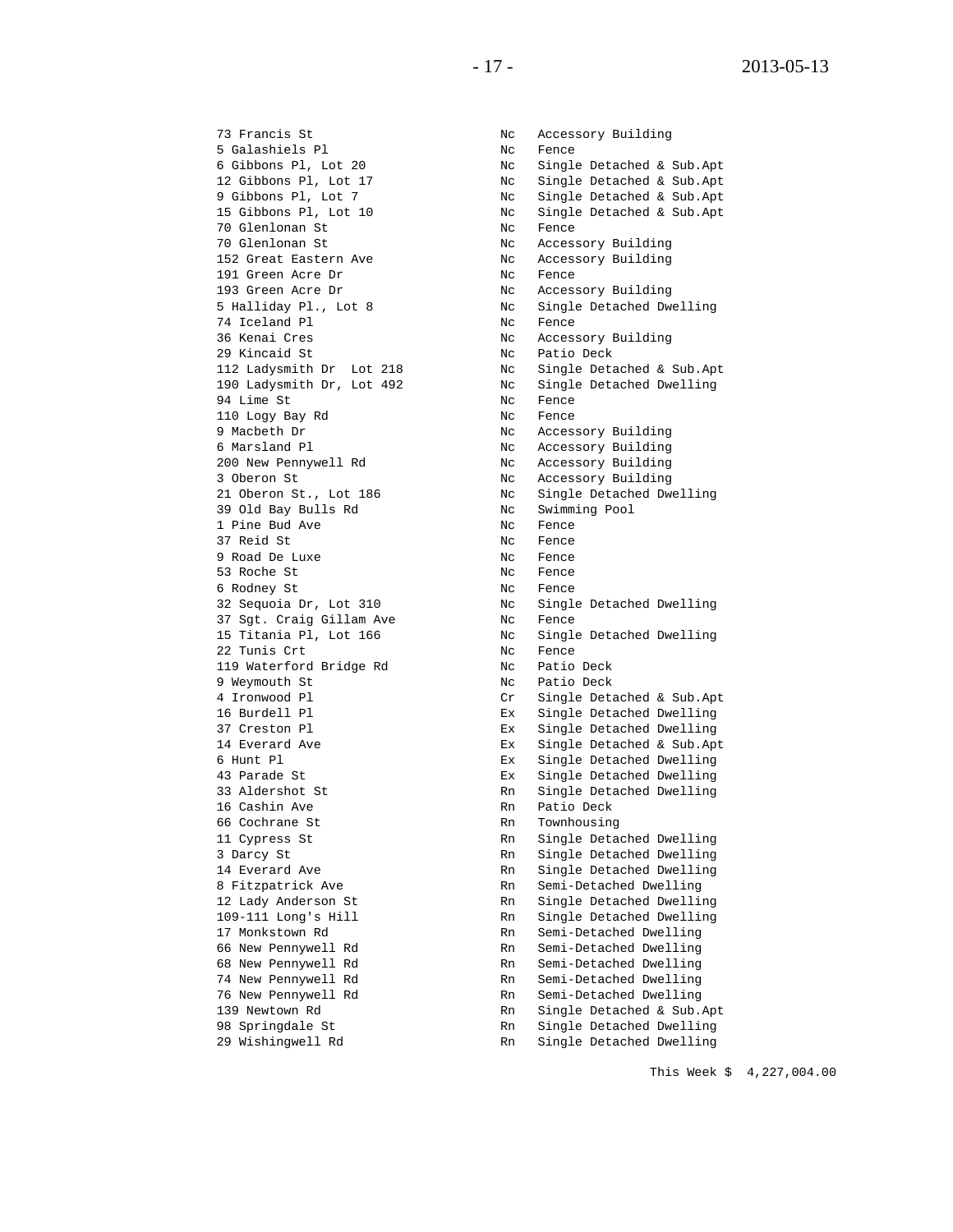#### **Class: Demolition**

| 370 Torbay Rd |                                                    | Dm | Office |                                    |            |
|---------------|----------------------------------------------------|----|--------|------------------------------------|------------|
|               |                                                    |    |        | This Week \$                       | 15,000.00  |
|               |                                                    |    |        | This Week's Total: $$5,369,654.00$ |            |
|               | Repair Permits Issued: 2013/05/02 To 2013/05/08 \$ |    |        |                                    | 124,200.00 |
|               |                                                    |    |        |                                    |            |

#### Legend

|    | Co Change Of Occupancy  |    | Sn Sign                 |
|----|-------------------------|----|-------------------------|
|    | Cr Chng Of Occ/Renovtns |    | Ms Mobile Sign          |
|    | Ex Extension            |    | Cc Chimney Construction |
|    | No. New Construction    |    | Cd Chimney Demolition   |
|    | Oc Occupant Change      |    | Dv Development File     |
|    | Rn Renovations          | Ws | Woodstove               |
| Sw | Site Work               | Dm | Demolition              |
|    | Ti Tenant Improvements  |    |                         |
|    |                         |    |                         |

| Year To Date Comparisons                  |                  |                 |                    |  |  |  |
|-------------------------------------------|------------------|-----------------|--------------------|--|--|--|
| May 13, 2013                              |                  |                 |                    |  |  |  |
|                                           |                  |                 |                    |  |  |  |
| Type                                      | 2012             | 2013            | % Variance $(+/-)$ |  |  |  |
| Commercial                                | \$117,800,800.00 | \$42,600,700.00 | $-64$              |  |  |  |
| Industrial                                | \$3,600,100.00   | \$28,000.00     | $-99$              |  |  |  |
| Government/Institutional                  | \$11,500,700.00  | \$7,200,600.00  | $-37$              |  |  |  |
| Residential                               | \$56,800,900.00  | \$48,100,800.00 | $-15$              |  |  |  |
| Repairs                                   | \$1,200,800.00   | \$1,000,200.00  | $-17$              |  |  |  |
| Housing Units (1 & 2 Family<br>Dwellings) | 192              | 126             |                    |  |  |  |
| Total                                     | \$190,903,300.00 | \$98,930,300.00 | $-48$              |  |  |  |

Respectfully Submitted,

David Blackmore, R.P.A. Deputy City Manager – Planning, Development & Engineering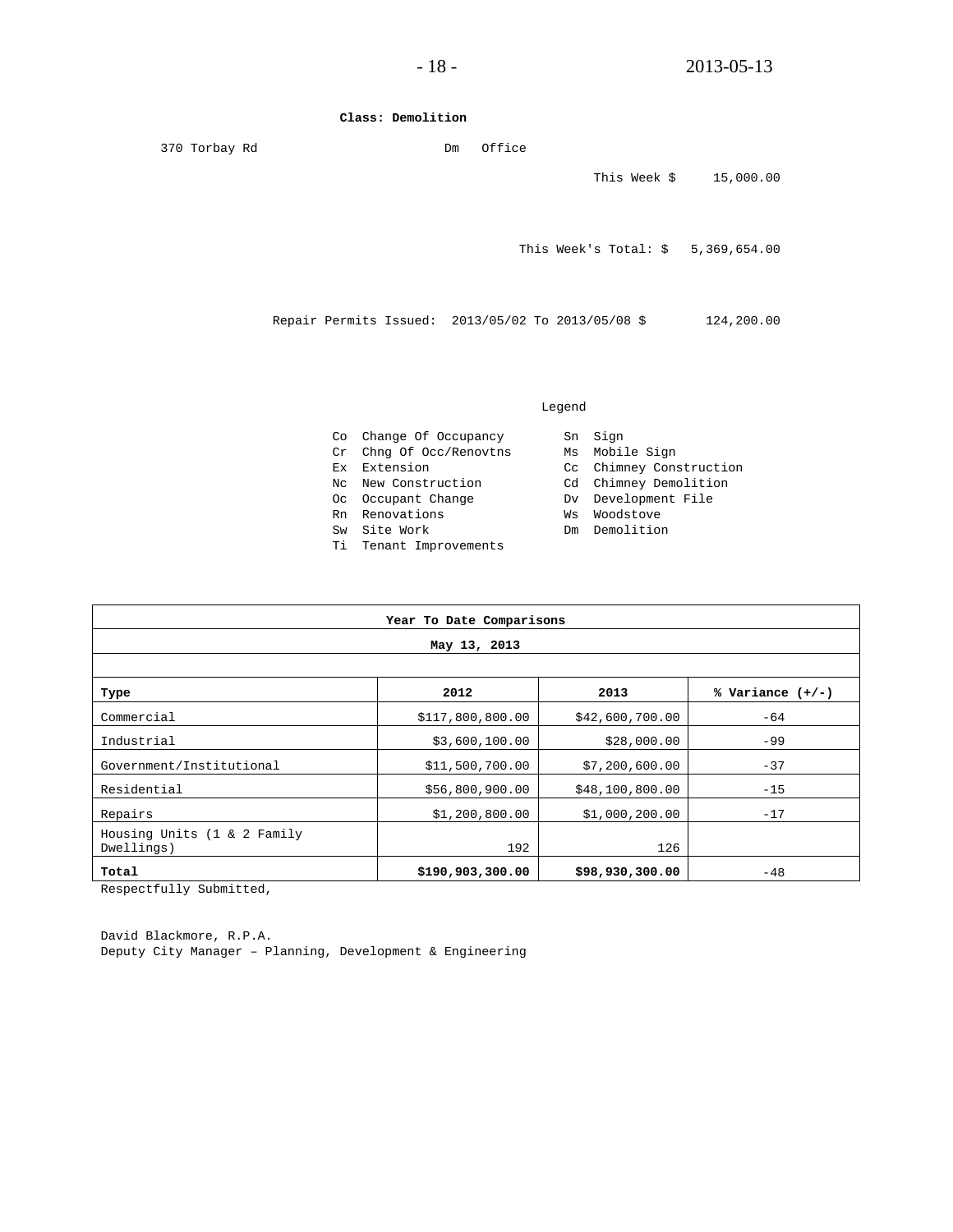## **Payrolls and Accounts**

### **SJMC2013-05-13/215R**

**It was decided on motion of Councillor Colbert; seconded by Councillor Tilley: That the following Payrolls and Accounts for the week ending May 9, 2013 be approved:**

## **Weekly Payment Vouchers For the Week Ending May 9, 2013**

### **Payroll:**

|                                  | <b>Total:</b> | \$3,772,322.89 |
|----------------------------------|---------------|----------------|
| <b>Accounts Payable</b>          |               | \$1,299,233.15 |
| <b>Bi-Weekly Fire Department</b> |               | \$733,130.67   |
| <b>Bi-Weekly Management</b>      |               | \$683,163.68   |
| <b>Bi-Weekly Administration</b>  |               | \$702,777.14   |
| Public Works                     |               | \$ 354,018.25  |

## **Tenders**

- a. Tender 2013 Streets Rehabilitation Program Contract # 1
- b. Tender Supply of Hydrated Lime Regional Water
- c. Tender Supply of Aluminum Chlorohydrate
- d. Canada Day Fireworks Display

### **SJMC2013-05-13/216R**

**It was decided on motion of Councillor Colbert; seconded by Councillor Tilley: That the recommendations of the Director of Engineering; the Senior Buyer; and the Manager of Tourism & Culture be approved and the tenders awarded as follows:**

- **a. Pyramid Construction Limited @ \$7,942,518.01**
- **b. Graymond @ \$2,000,000.00 for three year total (taxes extra)**
- **c. Brenntag Canada @ \$1.15 kg estimated yearly usage costing \$843,277.75**
- **d. W.J. Fireworks @ \$15,000.00**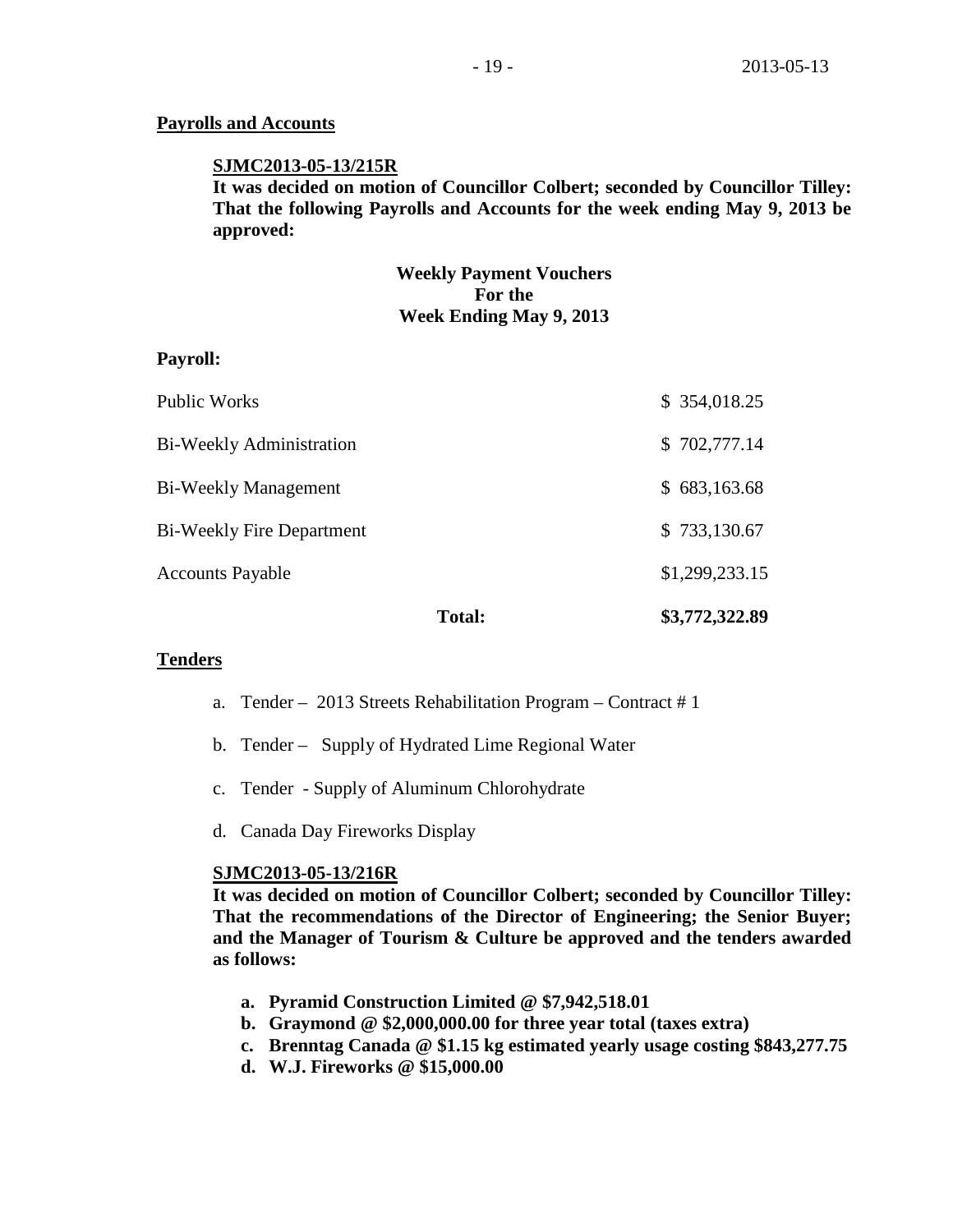## **Councillor Wally Collins**

- Reported on recently held focus group for traffic calming initiative on Southside Road.
- The Waterford River Rotary had a successful clean-up last week around the Waterford River.

# **Councillor Debbie Hanlon**

- Recently attended a press conference for CARS (Coalition for Road Safety) headed by Jeannette Holman Price. She requested that the City's Police and Traffic Committee include a citizen representative. The matter will be referred to the Police and Traffic Committee for review.
- Congratulated Ms. Gina Burke who was promoted as the City's first female fire captain with the St. John's Regional Fire Department.

# **Councillor Bruce Tilley**

- The City's Visitor Information Center is now open to the general public seven days per week and will remain open until the tourism season ends in early October.
- Music at Harbourside Park is now searching for expressions of interest from musicians to perform. The deadline for submissions is May 15, 2013.
- June  $6<sup>th</sup>$  is Seniors Day and the public will be kept apprised as planning for the event unfolds.

## **Councillor Frank Galgay**

• On Tuesday, May  $28<sup>th</sup>$  a public meeting will be held to discuss traffic calming measures for Quidi Vidi Village, taking place at City Hall. Residents are in the process of being notified.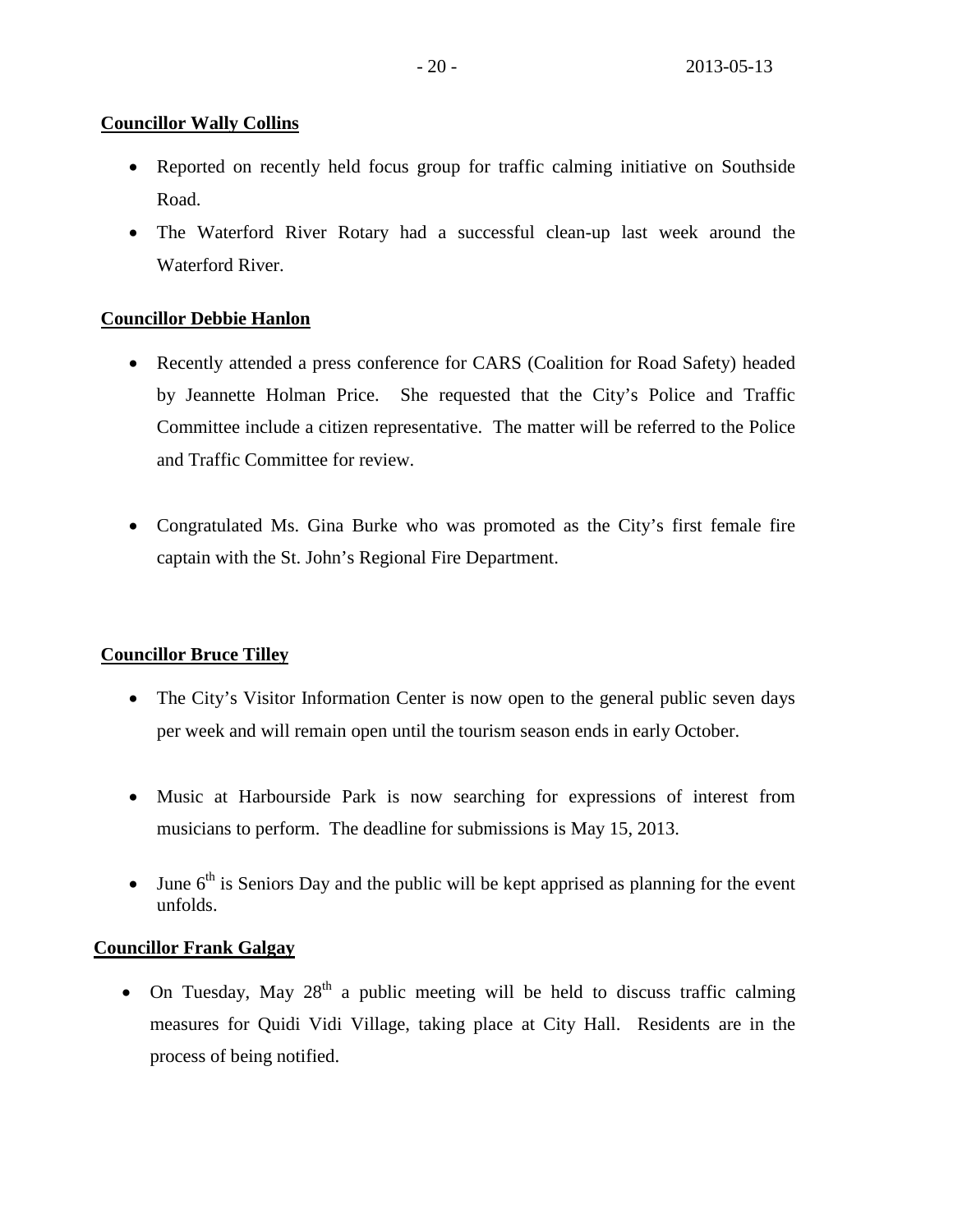## **Councillor Danny Breen**

- There will be an open house at the Legion on May  $16<sup>th</sup>$  to discuss traffic calming measures for Carrick Drive. During the open house detailed plans will be displayed.
- Requested that the Animal Control Committee review their policies in place about the adequate coverage for animal control services on the weekends.
- Congratulated Ron Cadigan, the City's Manager of Assessments on his induction into the Hockey Hall of Fame.

# **Councillor Sheilagh O'Leary**

• The City's Dept. of Human Resources in conjunction with St. John's Clean & Beautiful's Take Pride Take Action campaign will be organizing a clean-up at Wedgewood Park and Livingstone Street.

# **Deputy Mayor Shannie Duff**

• Expressed condolences on behalf of Council for the passing of former Director of Engineering and Public Works Mr. Jim Finn and asked that a letter of condolence be sent to Mr. Finn's family.

# **Mayor O'Keefe**

• Acknowledged the presentation from the Libraries Board and read into the record their letter of appreciation to the City for supporting their efforts.